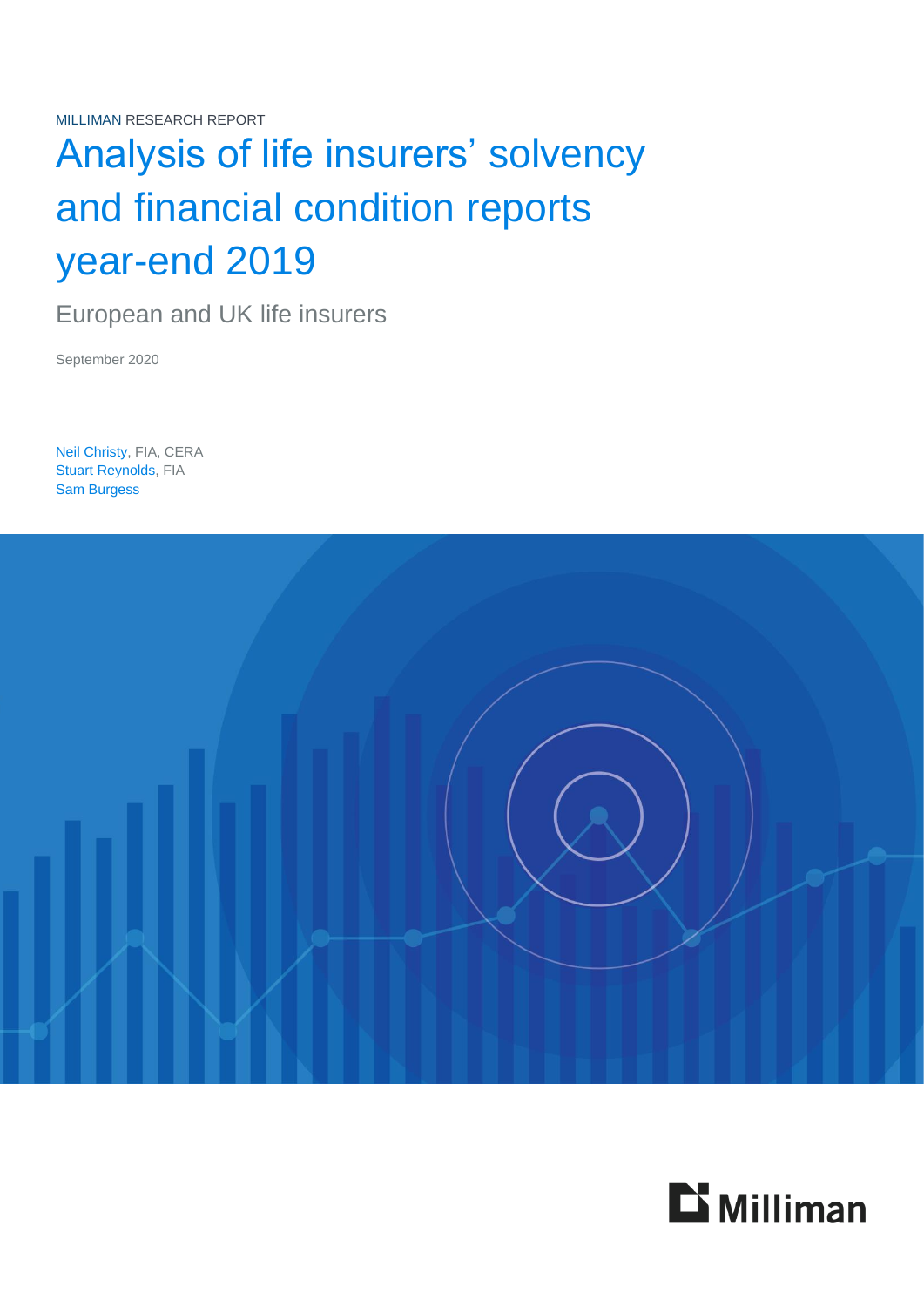## **Table of Contents**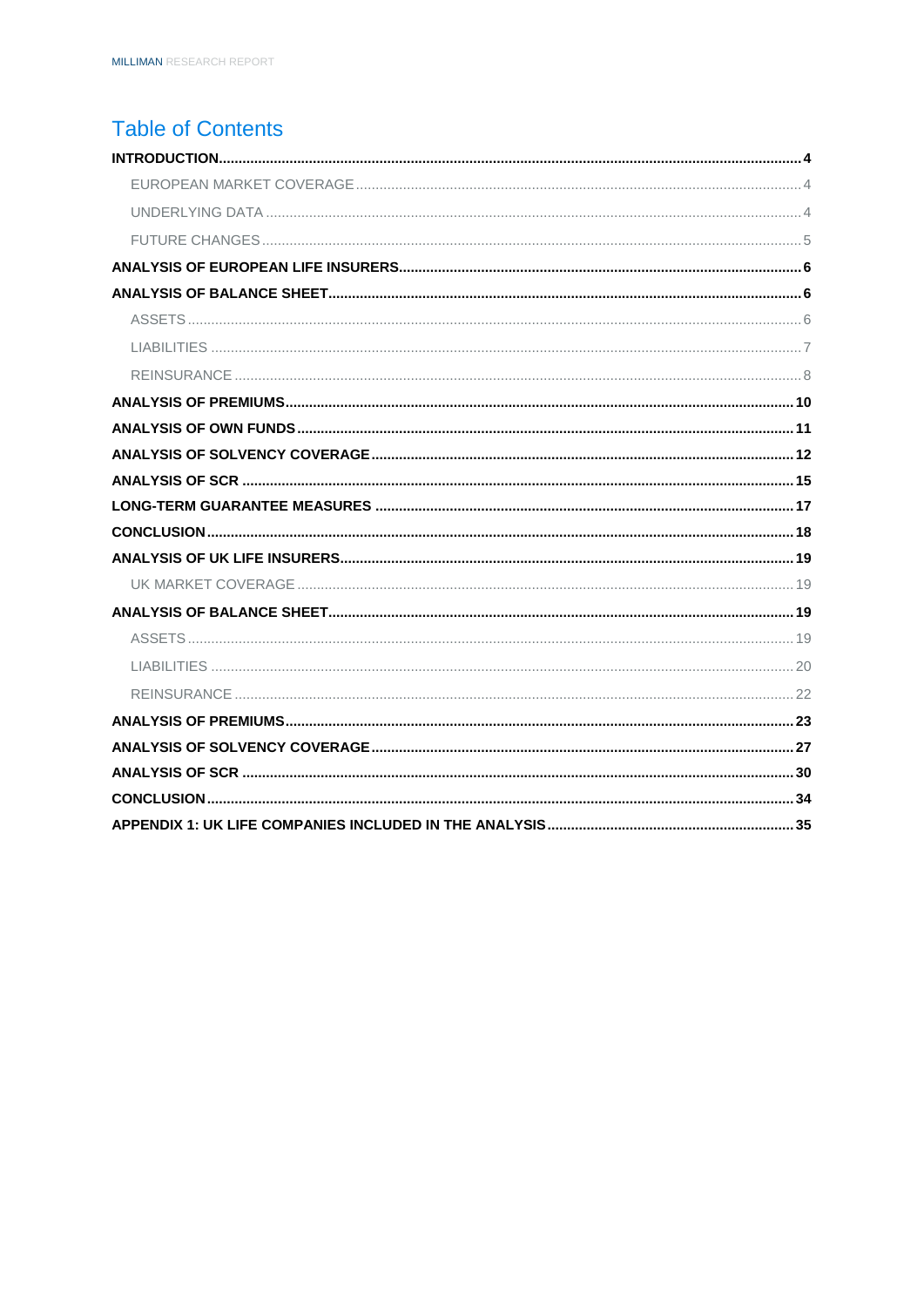### <span id="page-2-0"></span>**Introduction**

This report focuses on the solvency and financial condition reports (SFCRs) published in 2020 which refer to year-end 2019. <sup>1</sup> The SFCRs contain a significant amount of information on the insurance companies, including details on business performance, risk profile, balance sheet and capital position, amongst other things. Insurers are also required to publish a great deal of quantitative information in the public quantitative reporting templates (QRTs) included within the SFCRs.

#### **EFFECTS OF COVID-19**

The data in this report reflects the published data from the SFCRs as at 31 December 2019, and we have not made any allowance for events subsequent to this date where individuals firms have not. In particular, this means that the majority of the data in the report does not reflect the effects of the COVID-19 pandemic on firms' balance sheets and results.

#### <span id="page-2-1"></span>**EUROPEAN MARKET COVERAGE**

Our analysis of the European life insurance market covers more than 690 companies from 31 countries and one territory, representing approximately £705 billion (€824 billion<sup>2</sup>) of gross written premium (GWP) and approximately £7,126 billion (€7,981 billion) of gross technical provisions (TPs). This represents an increase in the number of companies and gross TPs relative to our year-end 2018 report on the SFCRs of life insurers. There has, however, been a decrease in the level of GWP written in 2019 relative to that written in 2018.

The countries and territories included in the analysis are:

- Austria (AT)ROE
- Belgium (BE)
- Bulgaria (BG)<sup>CEE</sup>
- Croatia (HR) CEE
- Cyprus (CY) ROE
- Czechia (CZ) CEE
- Denmark (DK)NOR
- Estonia (EE) CEE
- Finland (FI) NOR
- France (FR)
- Germany (DE)
- Gibraltar (GI) ROE
- Greece (EL) ROE
- Hungary (HU) CEE
- Iceland (IS) NOR
- Ireland (IE)
- Italy (IT)
- Latvia (LV) CEE
- Liechtenstein (LI) ROE
- Lithuania (LT) CEE
- Luxembourg (LU)
- Malta (MT) ROE
- Netherlands (NL)
- Norway (NO) NOR
- Poland (PL) CEE
- Portugal (PT) ROE
- Romania (RO) CEE
- Slovakia (SK) CEE
- Slovenia (SI)<sup>CEE</sup>
- Spain (ES)
- Sweden (SE) NOR
- United Kingdom (UK)

NOR – countries included in the Nordics category CEE – countries included in the Central and Eastern Europe category

ROE – countries included in the Rest of Europe category

Our analysis is based on a sample of insurers that are primarily focused on selling life insurance business, and as a result, some composite companies have been excluded from the analysis. Reinsurers have been included in the analysis where their business has been deemed to be predominantly life reinsurance.

The charts and results in this report focus on nine of the largest European life insurance markets by the total volume of TPs. The top nine markets selected cover approximately 90% of the total European life insurance market. The remainder of the nations are split into three categories: the Nordics (NOR), Central and Eastern Europe (CEE) and the Rest of Europe (ROE), which captures the remaining nations.

Figure 1 shows the geographical coverage of this report. The UK is highlighted in red and the remaining eight large European markets are shown in green. The remaining categories are shown as dark blue for the NOR, orange for CEE and light blue for the ROE.

<sup>&</sup>lt;sup>1</sup> These SFCRs are referred to as the year-end 2019 SFCRs throughout this report as the reporting date for the majority of companies included in the samples is 31 December 2019. There are a small number of companies included in the sample that had a reporting date other than 31 December 2019.

<sup>2</sup> GBP: EUR exchange rate of 1:1.17 for year-end 2019. An exchange rate of 1.12 is used for year-end 2018 figures.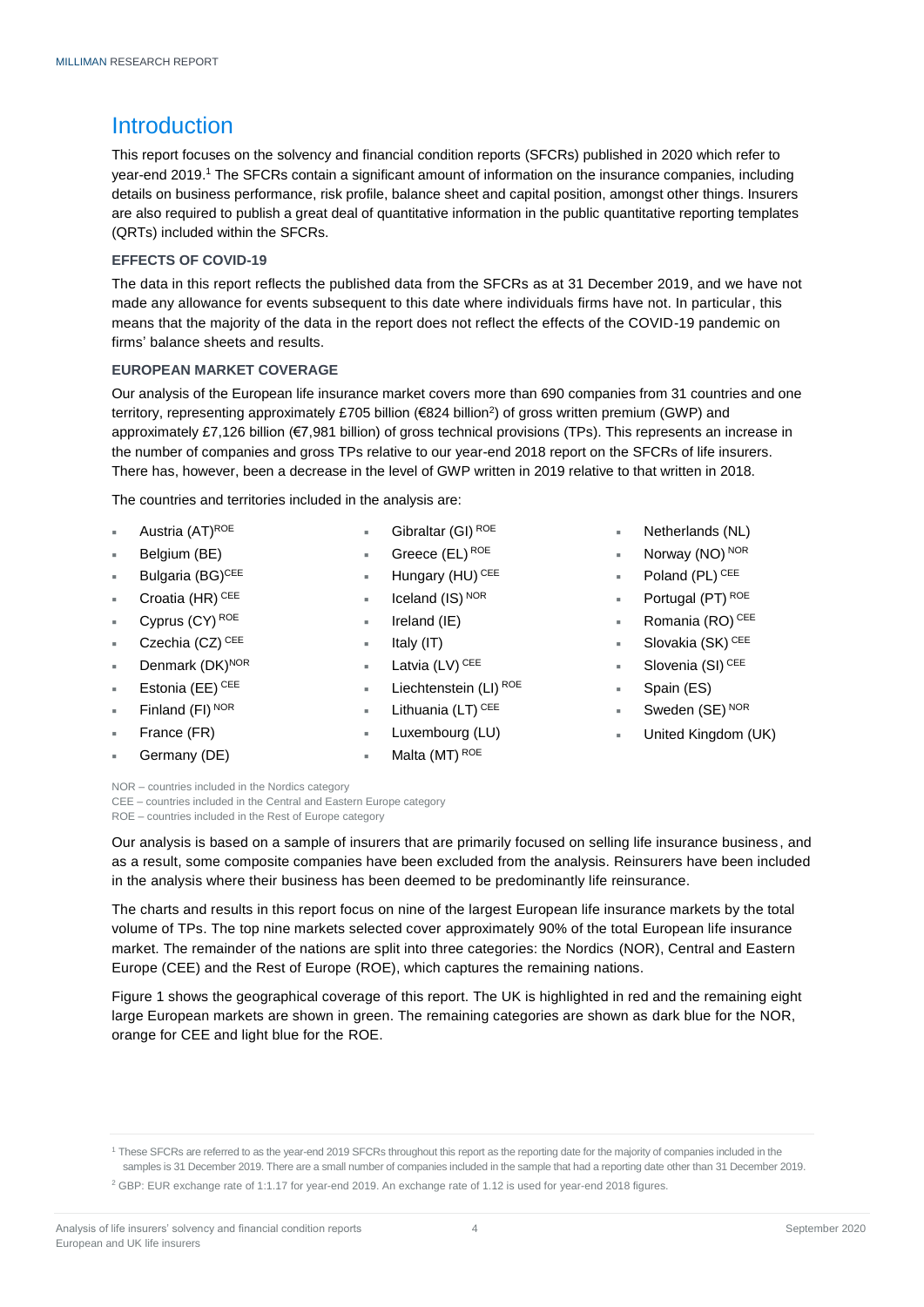

**FIGURE 1: EUROPEAN COUNTRIES INCLUDED IN THE ANALYSIS**

Our analysis of the **European life insurance market** covers:

# 690+ COMPANIES

31 COUNTRIES (and one territory)

£705 BILLION in gross written premiums

£7,126 BILLION of gross technical provisions

#### <span id="page-3-0"></span>**UNDERLYING DATA**

The analysis underlying this report focuses on the quantitative information contained in the public QRTs. Where relevant, we have also studied the SFCRs to gain additional insights into some companies, in particular if they displayed characteristics that differed from market norms. Our focus is on solo entities rather than groups.

In carrying out our analysis and producing this research report, we relied on the data provided in the SFCRs and QRTs of our sample companies. We have not audited or verified this data or other information. If the underlying data or information is inaccurate or incomplete, the results of our analysis may likewise be inaccurate or incomplete.

We performed a limited review of the data used directly in our analysis for reasonableness and consistency and have not found material defects in the data. It should be noted that in some cases errors were spotted in the underlying data. We have made minor adjustments to the data to correct known errors such as inconsistencies between QRTs in order to better inform our analysis; however, we have not made any material changes to the underlying data. We have not made any changes to the data to reflect additional information or changes following the reporting date.

This research report is intended solely for informational purposes and presents information of a general nature. The underlying data and analysis have been reviewed on this basis. This report is not intended to guide or determine any specific individual situation, and persons should consult qualified professionals before taking specific actions.

The data analysed in this report has been sourced from Solvency II Wire Data and companies' disclosed SCFRs. The data is available via subscription from: [https://solvencyiiwiredata.com/about.](https://solvencyiiwiredata.com/about/)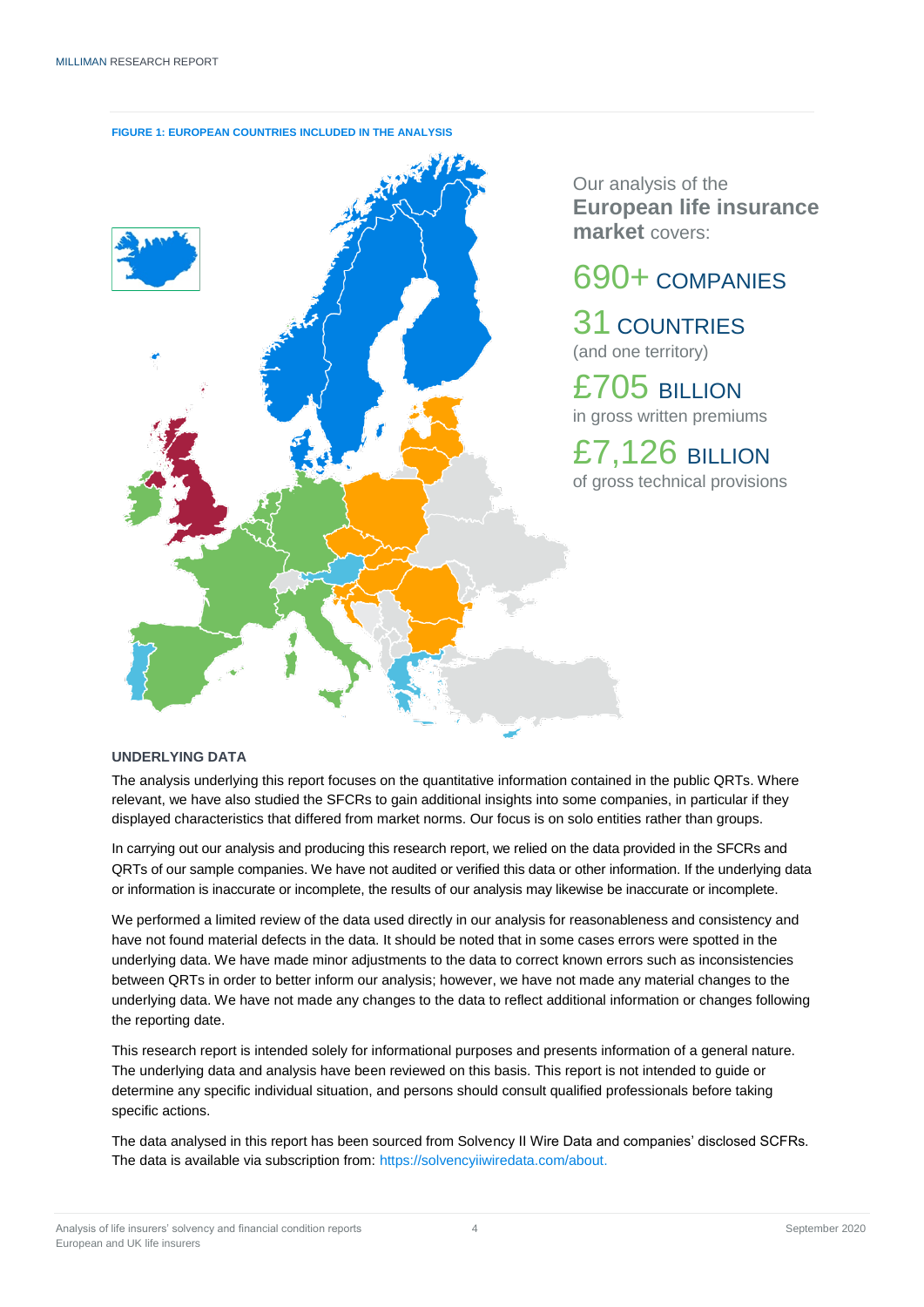#### <span id="page-4-0"></span>**FUTURE CHANGES**

The Solvency II Directive requires a full review of the Solvency II rules by the end of 2020 (the 2020 review). As part of its Solvency II 2020 Review, the European Commission (EC) has issued a call for advice to the European Insurance and Occupational Pensions Authority (EIOPA) on the review of the Solvency II Directive.

One of the areas EIOPA has been asked to assess is the current supervisory reporting and public disclosure requirements, including the QRTs and the SFCR. At the time of publication, EIOPA has an ongoing consultation with regard to proposed changes to the QRTs and SFCRs. These changes, if implemented, will have an impact on future SFCRs published and on the data contained within them.

The recommendations proposed by EIOPA are intended to ensure that the SFCR remains fit for purpose by all stakeholders that use the document. Some of the highlights from the consultation in relation to the SFCR are:

- To take into account the needs of different stakeholders and the different levels of expertise of professional and non-professional readers, EIOPA proposes to split the SFCR into two sections that are addressed to:
	- **Policyholders** This section must be short, limited in scope and easy to read, focusing on areas of Solvency II that are relevant to policyholders.
	- − **Non-policyholders** This section should broadly follow the current form of the SFCR and should target professional readers only. It should contain less information than currently provided in some areas, and more detailed, structured, harmonised information in others.
- In the section addressed to professionals, EIOPA proposes changes to require more complete quantitative information in the SFCR, potentially resulting in additional QRTs and/or narrative information on sensitivities and own funds variations over the year.
- EIOPA proposes changes to the external audit requirements of the SFCR, such that as a minimum the Solvency II balance sheet is subject to external auditing by a qualified auditor.
- EIOPA proposes that the SFCR is to be presented in a machine-readable format and is considering options that would allow easy public access to all published SFCRs (e.g., creating a centralised repository).

As EIOPA is expected to make its recommendations on proposed changes to the European Commission by December 2020, any changes to the SFCR and QRTs are unlikely to take effect until at least year-end 2021, to provide firms with an opportunity to implement any required changes ahead of the first reporting date that the additional information is required. However, the exact date of implementation has yet to be confirmed.

The UK is currently in a transition period as part of the UK's exit from the EU that will end on 31 December 2020. At the end of the transition period, the UK regulators may choose to continue implementing Solvency II in its current form or to begin moving to a new regime. What the UK regulators will do is currently unknown and may have an impact on future SFCRs for UK life insurers.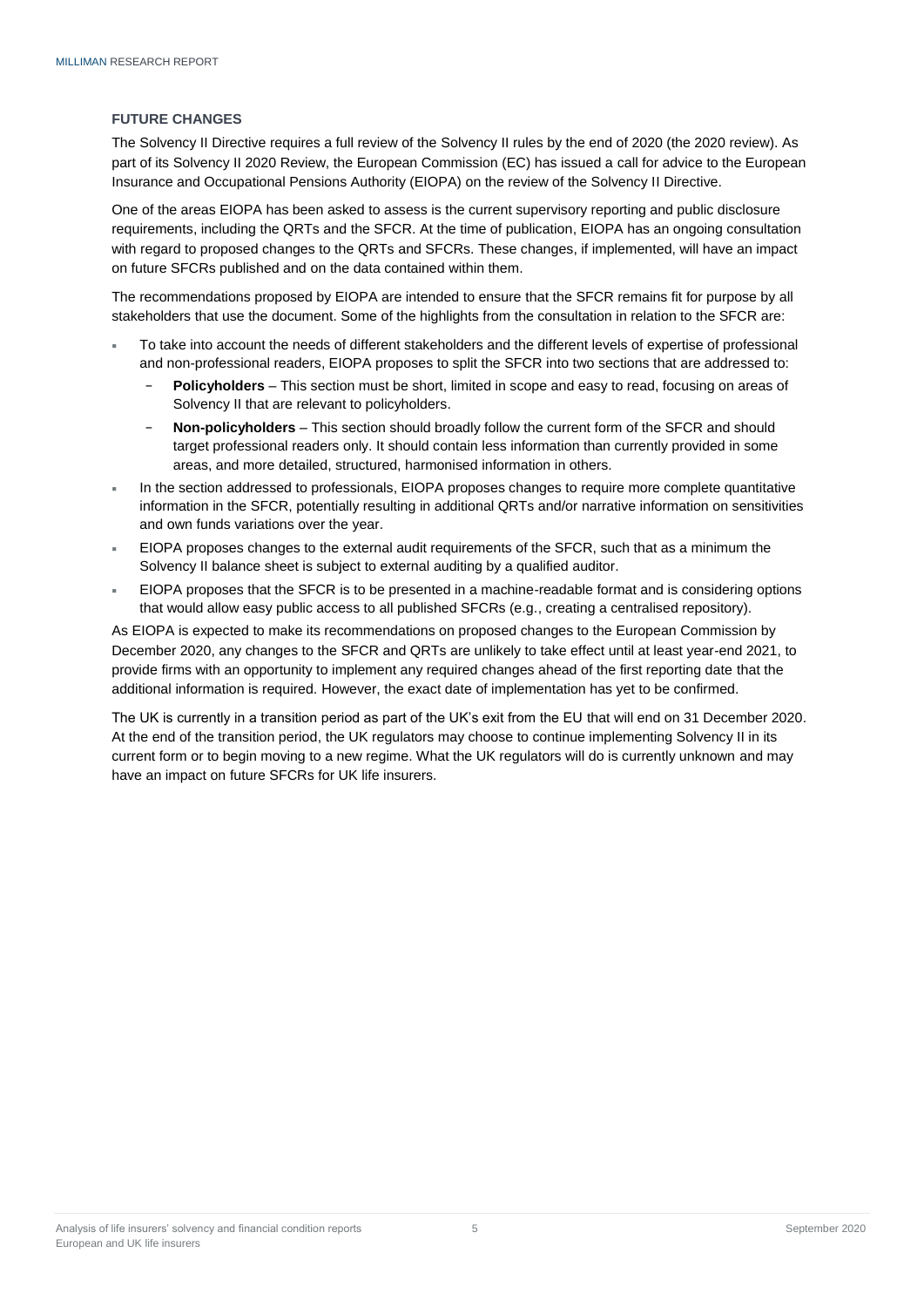# <span id="page-5-0"></span>Section 1: Analysis of European life insurers Analysis of balance sheet

#### <span id="page-5-2"></span><span id="page-5-1"></span>**ASSETS**

The chart in Figure 2 shows the split of financial investments held by life insurers across European countries as at year-end 2019, with the total EU figures represented in the last bar on the chart, labelled as 'Europe.' This chart comprises financial investments classified as 'Investments (Other Than Assets Held for Index-linked and Unit-linked Contracts)' and 'Cash and cash equivalents' on the Solvency II balance sheet. 3



#### **FIGURE 2: SPLIT OF NON-LINKED ASSETS ACROSS EUROPE**

In general, investments in government bonds and corporate bonds make up the majority of financial investments on European life insurers' balance sheets. In aggregate, across our

# account for 34% AND 29% of **all financial investments,** respectively GOVERNMENT AND CORPORATE BONDS

sample of European insurers, government bonds and corporate bonds make up 34% and 29% of total financial investments, respectively. Government bonds make up a significant proportion of investments in most of the countries, including over 60% of total investments in Spain as well as over 70% in Iceland and some countries in CEE (Hungary, Croatia, Poland and Romania).

Investments in collective investment schemes is the next largest category, accounting for a further 19% of total financial investments. In particular, the level of holdings is due to large volumes in Germany (41%) and to a lesser extent in the NOR (24%).

<sup>3</sup> The liability side of derivatives is also included to give the net derivative position.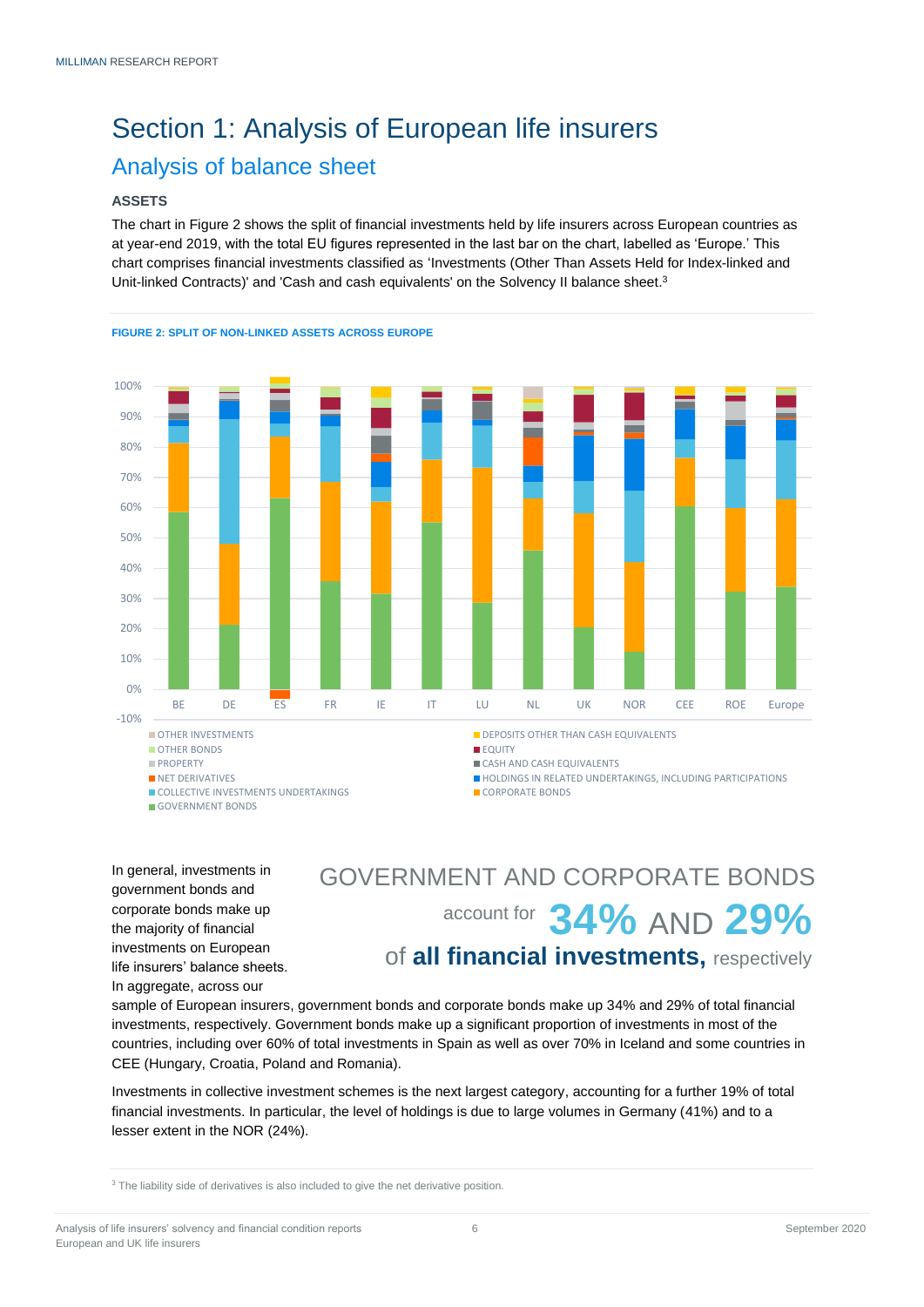Holdings in related undertakings, including participations, make up only 7% of total European financial investments, but make up a much higher percentage within the UK (15%) and the NOR (17%). The NOR percentage is driven by large holdings in related undertakings in the Danish market, accounting for 25% of all assets in Denmark.

The derivatives shown in Figure 2 represent the net derivative position. Based on the companies in our sample, a few have net negative positions, meaning that on average the value of derivative liabilities is greater than the value of derivative assets on the Solvency II balance sheet. This is particularly prevalent in Spain.

Cash and cash equivalents on average account for only 2% of the investments across European life insurers; however, it is notable that this percentage is as a high as 70% of total financial investments for the life insurers in Gibraltar (included in ROE). This represents a decrease relative to year-end 2018, where 76% of assets for life insurers in Gibraltar was held as cash and cash equivalents.

The remaining asset classes, such as equity, property and other bonds, only total around 9% of all assets held by European life insurers.

#### <span id="page-6-0"></span>**LIABILITIES**

The chart in Figure 3 shows the split of TPs by line of business held by life insurers across European countries as at year-end 2019.



**50% OF TOTAL TPs** for European life insurers are 'insurance with profit participation'

The TPs for many large European insurance markets including the Belgian, French, German and Italian markets, are dominated by 'Insurance With Profit Participation,' whereas in the markets of Ireland, Luxembourg and the UK the TPs are predominantly in respect of 'Index-linked (IL) and Unit-linked (UL) Insurance' business. The markets in the NOR, CEE and ROE also show similar dominance by these two lines of business. As a result, these two lines of business represent the largest portion of TPs across Europe on average. In aggregate, across our sample of European countries, 'Insurance With Profit Participation' makes up half of the total TPs for life insurers (50%). 'IL and UL Insurance' makes up the second-largest portion of TPs (36%).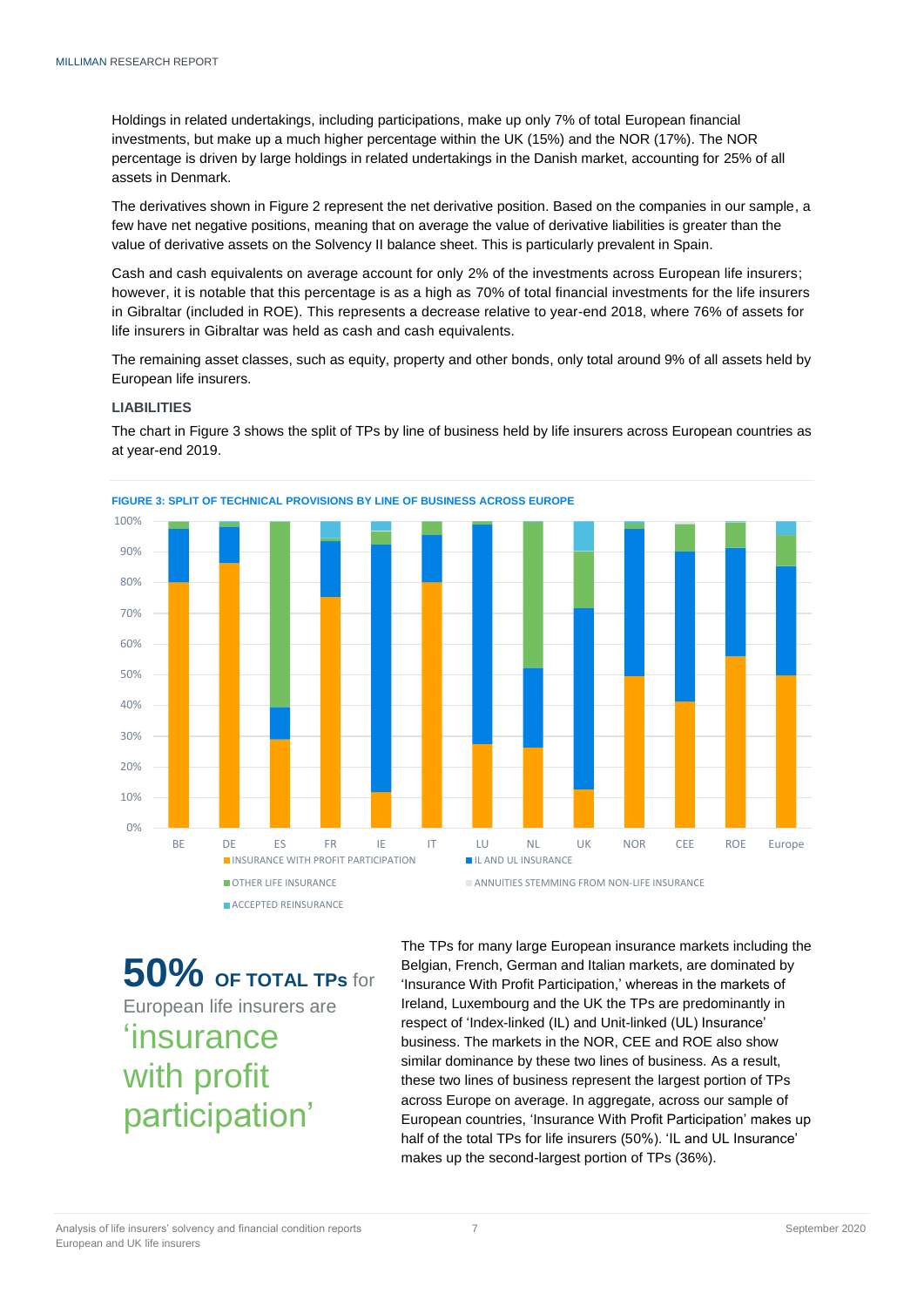'Other Life Insurance' (10%), which includes products such as non-profit annuities and traditional protection business, has the largest share of the market in only two of the individual countries considered in our analysis: the Netherlands and Spain.

'Accepted Reinsurance' (4%) makes up the bulk of the remaining TPs, while 'Annuities Stemming From Non-Life Insurance Contracts' accounts for less than 0.1% of total TPs.

TPs in respect of 'Health Similar to Life Techniques' (HSLT) business have been excluded from Figure 3, as these lines of business are very small on average across the sample of companies considered in the analysis.

Since the previous set of SFCRs was published, the market shares of the five lines of businesses outlined above has remained relatively unchanged.

#### <span id="page-7-0"></span>**REINSURANCE**

The chart in Figure 4 shows how the use of reinsurance varies across European countries as at year-end 2019. The ceded rates represent the difference in the best estimate liability (BEL) gross and net of reinsurance recoverables.





# On average, **of the BEL of life insurers**<br>**is REINSURED ACROSS EUROPE**

On average, about 5.1% of the BEL is reinsured across Europe based on the companies in our sample, which also include reinsurers. This varies by country, with Luxembourg, the UK, France and Ireland being the most reliant on reinsurance of the individual countries analysed. Overall, the percentage of the BEL that is reinsured has increased marginally since the last set of SFCRs were published, with previously 4.5% of the BEL reinsured across European life insurers.

It is important to note that the impact of reinsurance on the BEL may not always provide insight on the full impact of reinsurance on the Solvency II balance sheet. For example, a longevity swap could potentially lead to a slight increase in the BEL, but will be offset by a larger impact on the solvency capital requirement (SCR) and RM.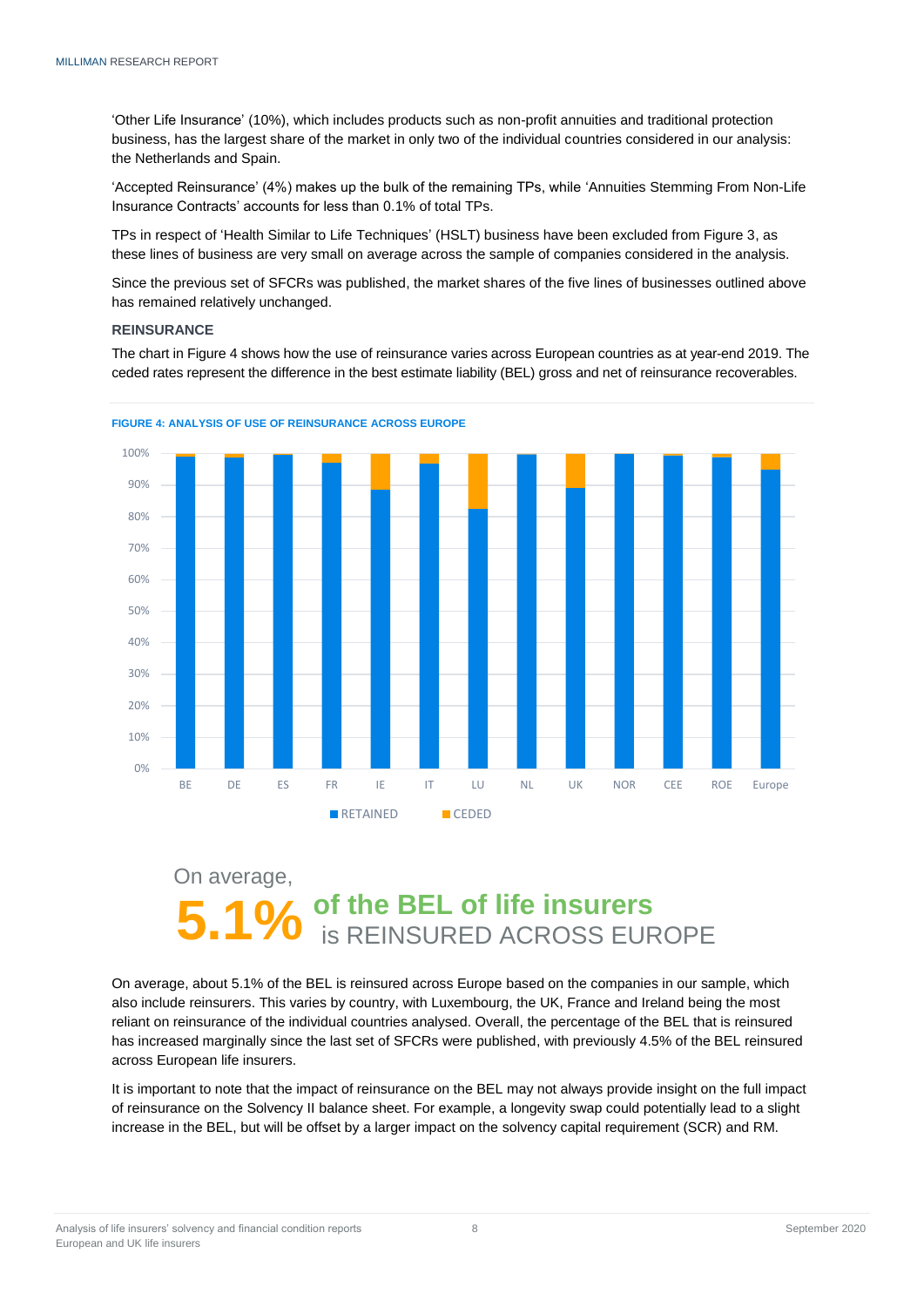

#### Figure 5 shows the proportion of each line of business which is reinsured by European life insurers.



The line of business with the highest ceded level of reinsurance is 'Other Life Insurance' at 13.0%. This is more than double the second-largest ceded percentage, which is 'IL and UL Insurance' at 5.9%. 'Insurance With Profit Participation' and 'Accepted Reinsurance' reinsure 3.2% and 1.4%, respectively.

Overall, the European life insurance industry has reinsurance recoverables of £353 billion (€413 billion) across all life TPs in our sample, an increase of 16% relative to our report on year-end 2018 SFCRs. This change is most noticeable in the Irish market, where the reinsured proportion was 5.2% as at year-end 2018, increasing to 11.4% at year-end 2019. This is primarily driven by the transfer of business from the UK over 2018 and 2019 as part of a number of UK groups' Brexit planning. In some cases, Irish subsidiaries reinsured some of the transferred business to group entities, resulting in an increase in the overall rate of reinsurance in the Irish market relative to year-end 2018.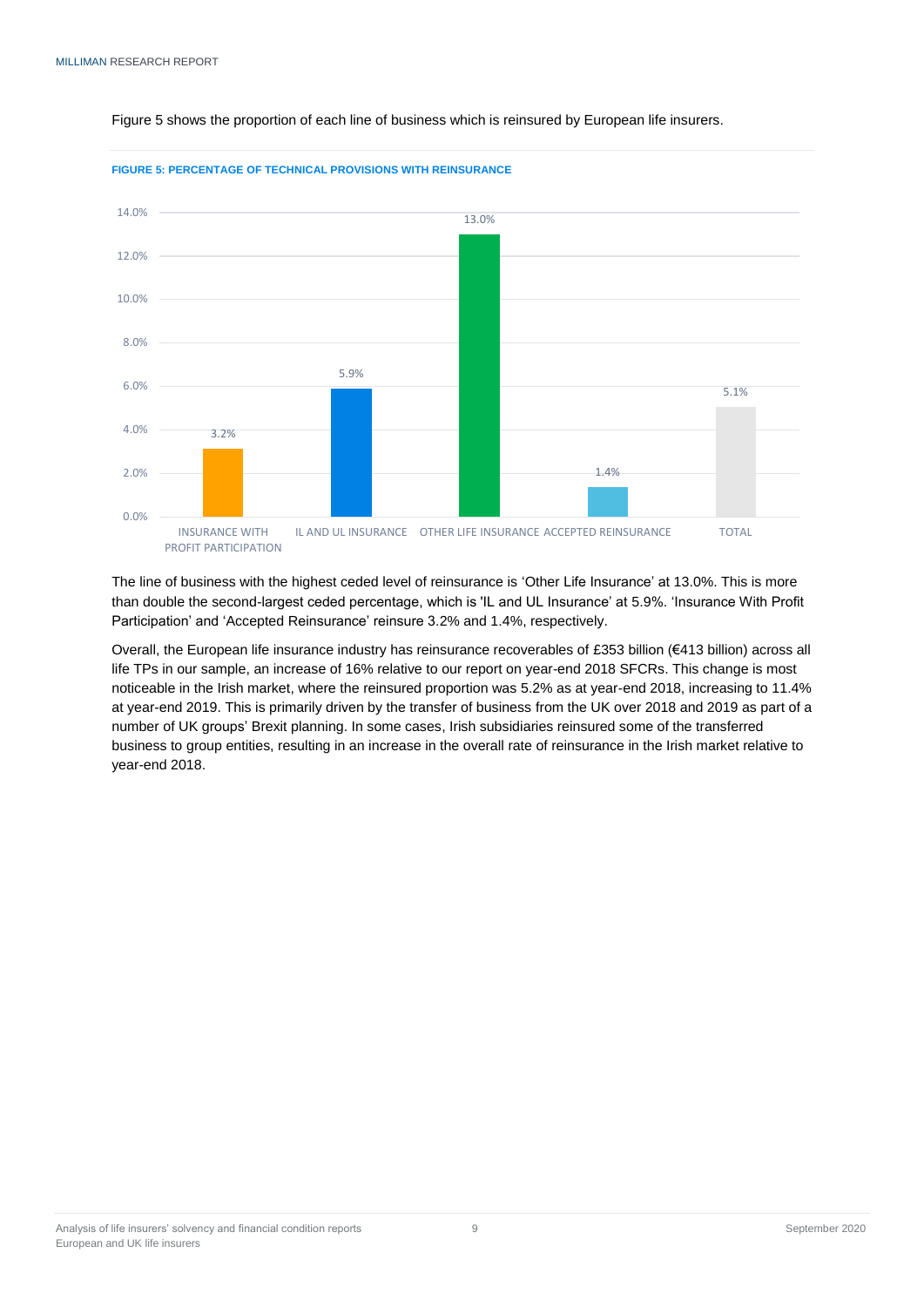# <span id="page-9-0"></span>Analysis of premiums

Comparing to the life insurance GWP figures quoted by EIOPA in 2019 (£784 billion/€917 billion) to those for 2018 (£796 billion/€891 billion) we see that there has been an increase in Euro denominated premium levels relative to last year. The Sterling figures show a slight reduction in premium volumes, as a result of Euro / Sterling interest rate movements, Comparing the EIOPA figures to our sample shows that c. 90% of all GWP in 2019 is captured in our sample.

The chart in Figure 6 shows the split of GWP by line of business held by life insurers across European countries as at year-end 2019. GWP includes premiums payable on in-force business and on any new sales over the reporting period.



**FIGURE 6: SPLIT OF GROSS WRITTEN PREMIUMS BY LINE OF BUSINESS ACROSS EUROPE**

The split of premium volumes by line of business is broadly consistent with the split of TPs by line of business shown in Figure 3 above. On average across our entire sample, 'Insurance With Profit Participation' (35%) and 'IL and UL Insurance' (39%) make up the largest portions of premium volumes. There are notable differences in the Spanish and Dutch markets, with 'Other Life Insurance' making up the majority of sales in these countries.

# **THEX-LINKED AND UNIT-LINKED INSURANCE'** 39%

In the year-end 2018 SFCRs, 34% of GWP was attributable to 'Insurance With Profit Participation,' while 43% was for 'IL and UL Insurance' showing that there has been a slight decrease in the proportion of 'IL and UL Insurance' premiums over 2019 based on the companies included in our sample.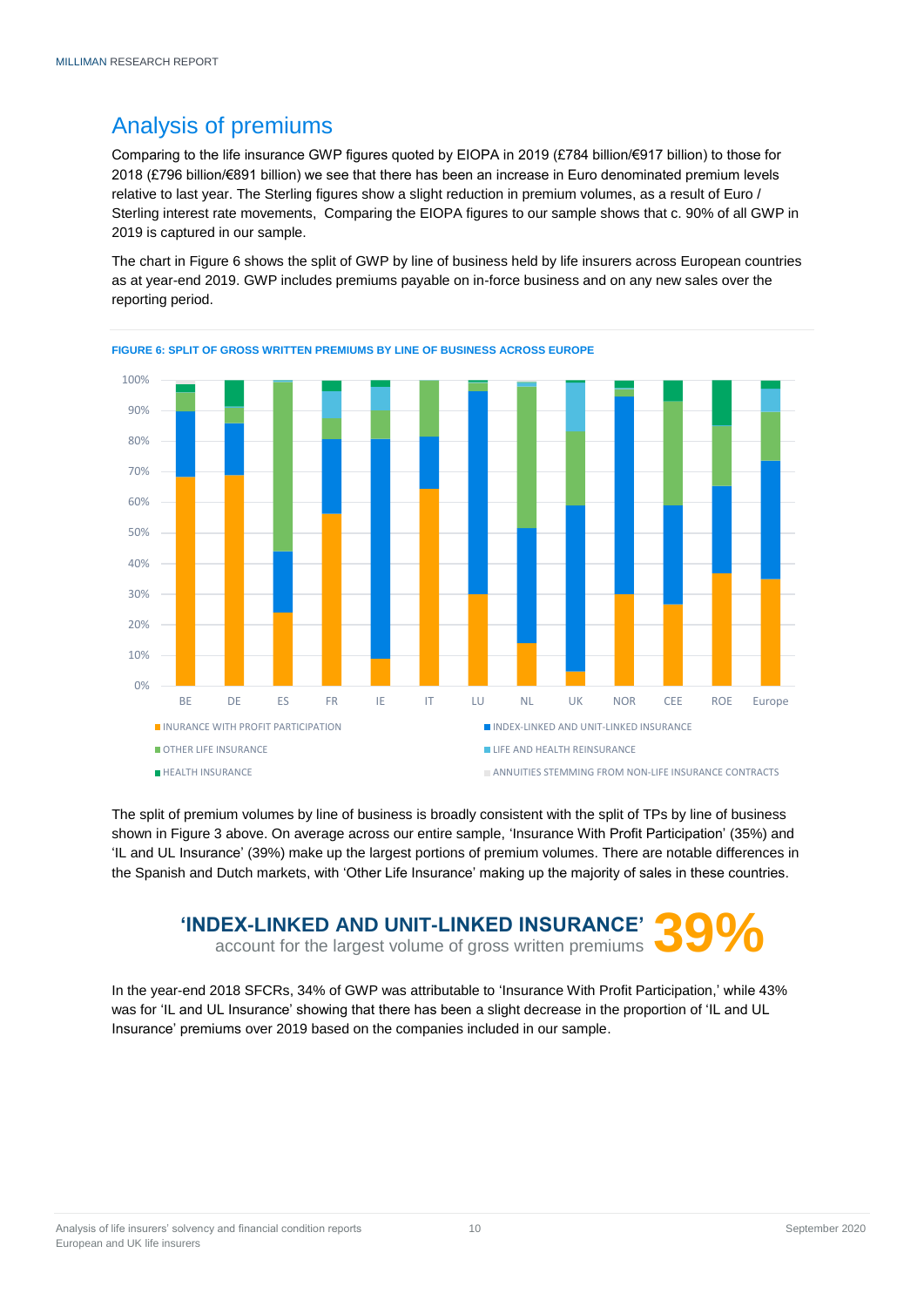## <span id="page-10-0"></span>Analysis of own funds

The chart in Figure 7 shows the split of own funds across European countries as at year-end 2018.





The majority of own funds (91%) held by EU life insurers in our sample are classified as tier 1 unrestricted own funds. This is the highest form of capital in terms of quality and loss absorbency as defined under Solvency II. Whilst the split of own funds varies by country, in general the majority of European insurers have a very high portion of tier 1 unrestricted own funds, with all countries reporting at least 80% of their own funds as tier 1 unrestricted.

# **91% OF OWN FUNDS** held by **European life insurers** are UNRESTRICTED TIER 1

Tier 1 restricted own funds make up 2% of own funds on average across Europe. Tier 2 own funds make up 6% of total own funds, and tier 3 own funds make up just 1% of total own funds on average.

Belgium has the highest amount of tier 2 own funds compared to other European countries, with tier 2 own funds accounting for 13% of total own funds in Belgium. The Belgian tier 2 own funds are primarily in respect of hybrid debt and subordinated loans.

Tier 3 own funds are held predominantly in the Netherlands and France, which together account for 65% of all tier 3 own funds. Net deferred tax assets represent the main item categorised as tier 3 own funds.

There has been little to no change in the breakdown of the own funds by tier when compared to the previous set of SFCRs.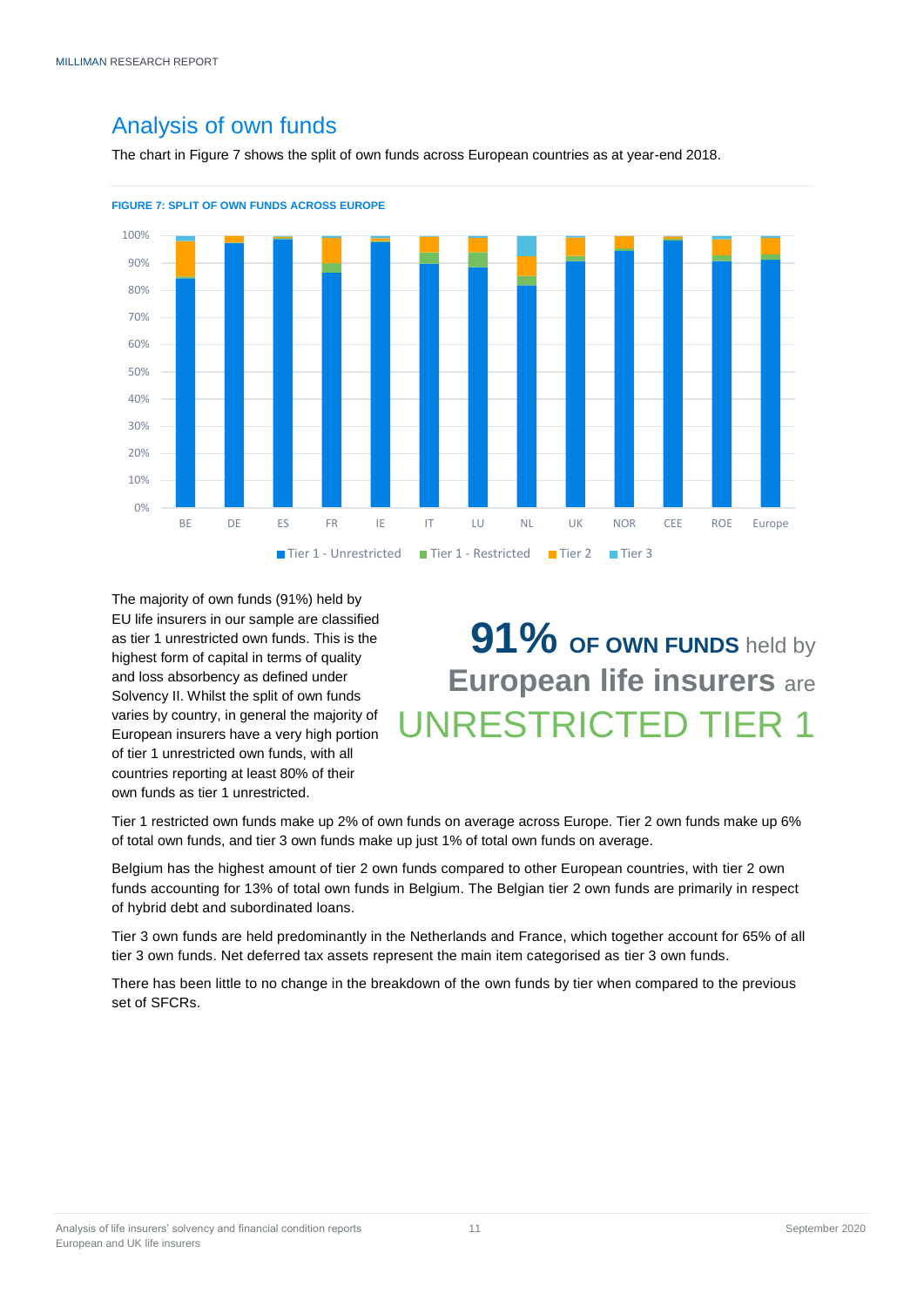## <span id="page-11-0"></span>Analysis of solvency coverage

The table in Figure 8 shows the weighted average solvency coverage ratios<sup>4</sup> for the solvency capital requirement (SCR) and the minimum capital requirement (MCR) across European countries.

#### **FIGURE 8: SOLVENCY COVERAGE RATIOS BY COUNTRY**

|                                                               | <b>BE</b> | DE   | ES   | <b>FR</b> | IE   |      | LU   | <b>NL</b> | UK   | <b>NOR</b> | <b>CEE</b> | <b>ROE</b> | <b>EUROPE</b> |
|---------------------------------------------------------------|-----------|------|------|-----------|------|------|------|-----------|------|------------|------------|------------|---------------|
| <b>RATIO OF</b><br><b>ELIGIBLE OWN</b><br><b>FUNDS TO SCR</b> | 191%      | 377% | 247% | 261%      | 172% | 212% | 168% | 191%      | 157% | 271%       | 250%       | 228%       | 232%          |
| <b>RATIO OF</b><br><b>ELIGIBLE OWN</b><br><b>FUNDS TO MCR</b> | 385%      | 869% | 655% | 548%      | 478% | 437% | 462% | 402%      | 534% | 821%       | 713%       | 648%       | 582%          |

Overall, the average solvency coverage ratios for European life insurers is more than double the SCR requirement, with the weighted averages significantly in excess of the required solvency coverage ratio of 100% in all of the regions considered. The European average SCR coverage ratio is 232% (an increase on the previous year's 226%), based on the companies included in our sample. The increases were driven by large increases in average SCR coverage ratios in France (+54% versus year-end 2018), Spain (+32%) and CEE (+16%). In France, this large increase was driven by some of the largest firms seeing significant increases in eligible own funds through increases in available capital over the year relative to small changes in the SCR over the same period.

The increase in French available capital is likely due to a change in the treatment of surplus assets for withprofits funds. Previously surplus expected to be used to pay future bonuses on 'Insurance With Profit Participation' business could not be included in the eligible own funds for French insurers. This has now been changed allowing French firms to include this surplus as part of their eligible own funds and driving an increase in solvency coverage for those firms. Both approaches are allowable under Solvency II and each country can opt for either approach e.g. in Germany all undeclared surplus can be used to cover the SCR whereas in the UK surplus attributable to the 'Insurance With Profit Participation Business' in excess of the SCR attached to this business should not be included in the eligible own funds of the firm as this is ring-fenced for future bonus distributions.

In some regions, the SCR coverage ratio did fall over the year, including in Germany (-73%), the Netherlands (-23%) and ROE (-22%). In Germany, this fall was driven by an increase in overall SCR relative to the level of eligible own funds. The increase in SCR was driven by a rise in the level of market risk exposure of German life insurers over the year.

The average MCR coverage ratio for year-end 2019 is 582%. This has moved similarly to the SCR coverage ratio over the year.

The chart in Figure 9 shows the distribution of the SCR coverage ratio by country as at year-end 2019. The chart shows the maximum coverage ratio in green, the minimum in orange and the median in blue.

<sup>4</sup> The weighted average solvency coverage ratios are calculated as the sum of all eligible own funds for all companies within our sample in a given region divided by the sum of all the SCRs.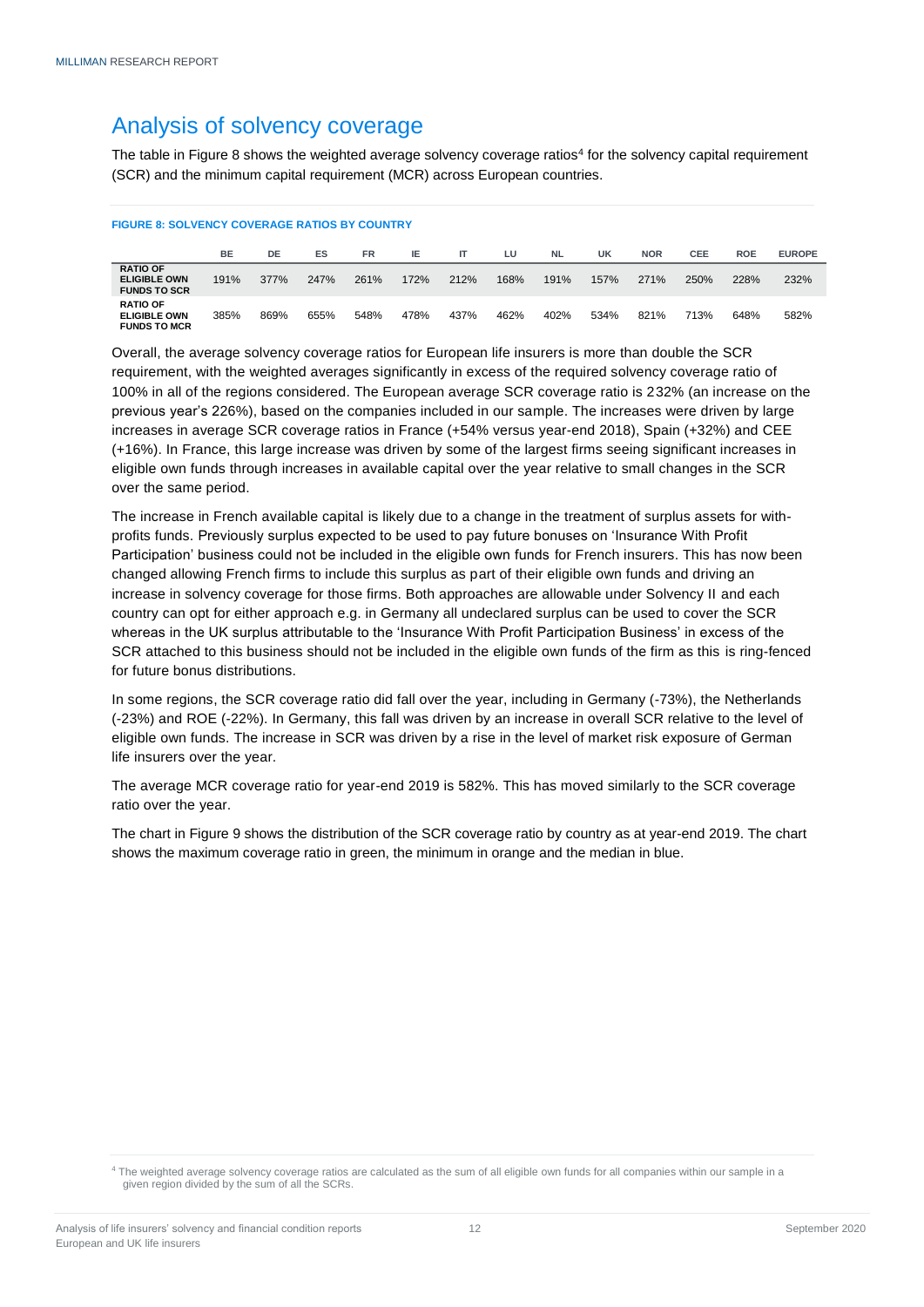



# **The average European SCR Coverage ratio**

for year-end 2019 is **232%**

Figure 9 shows that, for most countries, the distribution of SCR coverage ratios has a wide range, although this does depend on the number of life insurers included in the analysis for each country. The largest ranges are seen in the UK, Germany, France and Ireland, where the number of companies included in our analysis is high.

Germany has the highest median solvency coverage ratios in Europe at 385%. The second highest is Denmark at 294%, which is included as part of the NOR.

Based on the life companies included in our analysis, there were no insurers with an SCR coverage ratio below 100% as at year-end 2019. The average distribution at a European level shows a minimum SCR coverage ratio of 100%: This is due to one company in the UK.<sup>6</sup> Figure 9 shows a maximum SCR coverage ratio of 992% (UK), but this excludes eight companies that reported SCR coverage ratios in excess of 1,000% (four in the UK, three in France and one in Germany). The highest of these companies was from the UK and reported an SCR coverage ratio of 3,898%. The range of the SCR coverage ratios is comparable to that seen in the 2018 year-end SFCRs.

Out of the 691 companies included in our analysis, 608 are companies that report under the Solvency II Standard Formula (88%). Of the remaining 83 companies (12%), 53 companies (8%) were using a partial internal model (PIM) and 30 companies (4%) were using full internal models (FIMs).

The chart in Figure 10 shows a split of the SCR coverage ratio distribution by SCR calculation type as at year-end 2019, with any undertaking-specific parameters (USP) companies included with the Standard Formula companies. The chart shows the maximum coverage ratio in green, the minimum in orange and the median in blue.

<sup>5</sup> Note that we have excluded companies where the SCR coverage ratio exceeded 1,000% to allow the chart to be more readable. This excluded four companies in the UK, two in Germany and one in France.

<sup>6</sup> This is due to the company restricting own funds such that the company's own funds equals its SCR.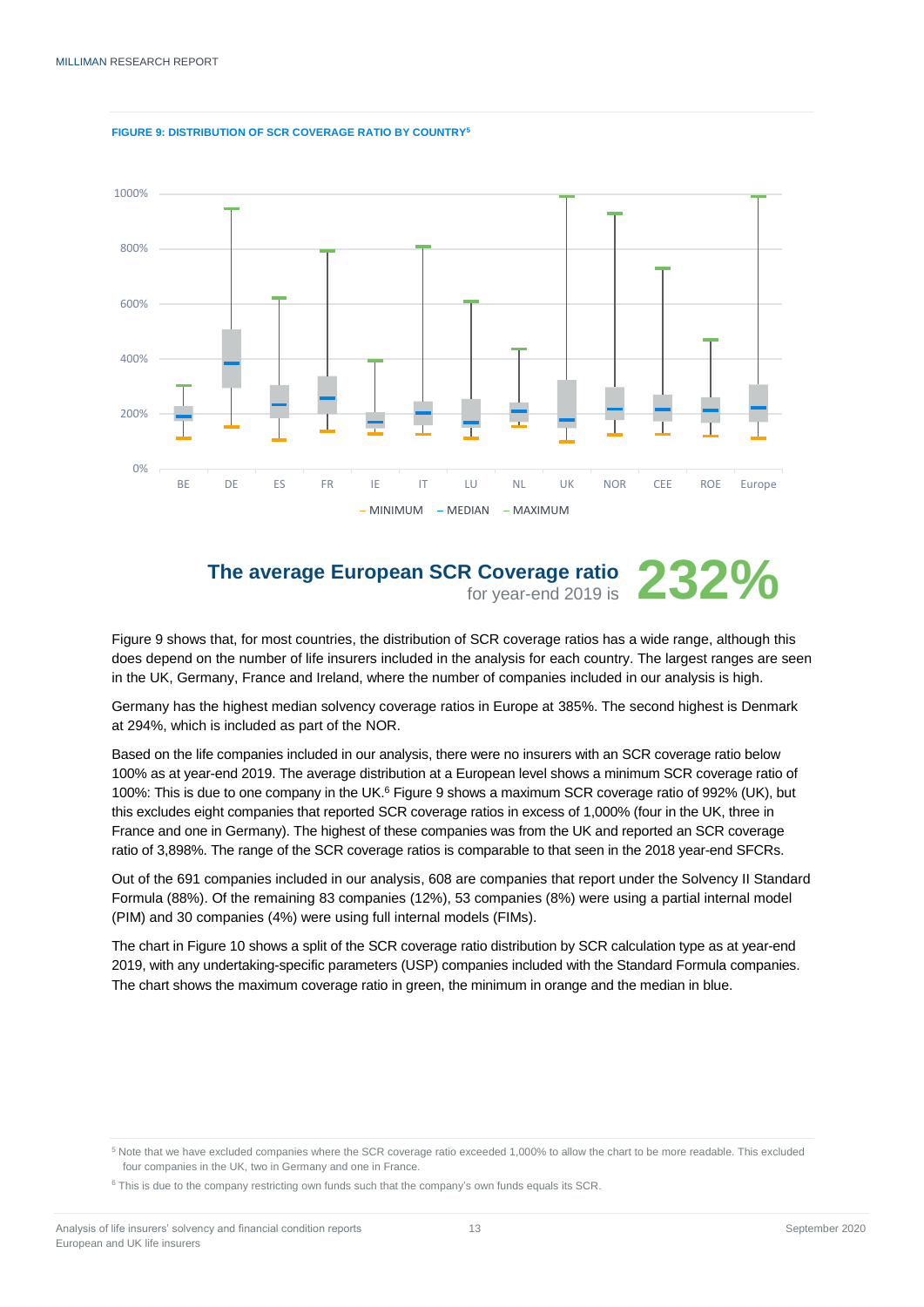

#### **FIGURE 10: DISTRIBUTION OF SCR COVERAGE RATIOS BY SCR CALCULATION METHOD**

In general, the distributions are broadly similar, with the PIM and FIM companies having slightly tighter distributions and slightly lower median SCR coverage ratios than the Standard Formula companies. It is difficult to draw any inferences from this, but Figure 10 suggests that capital is more closely managed in companies with a PIM or even moreso a FIM than in those using the Standard Formula. This may be because internal model companies are more likely to be part of large insurance groups and therefore may more actively manage their capital. This is consistent with what was seen with the previous SFCR results.

<span id="page-13-0"></span>As in Figure 9, solvency coverage ratios in excess of 1,000% have been excluded from the chart. All eight companies in the sample with solvency coverage ratios in excess of 1,000% are classified as Standard Formula firms.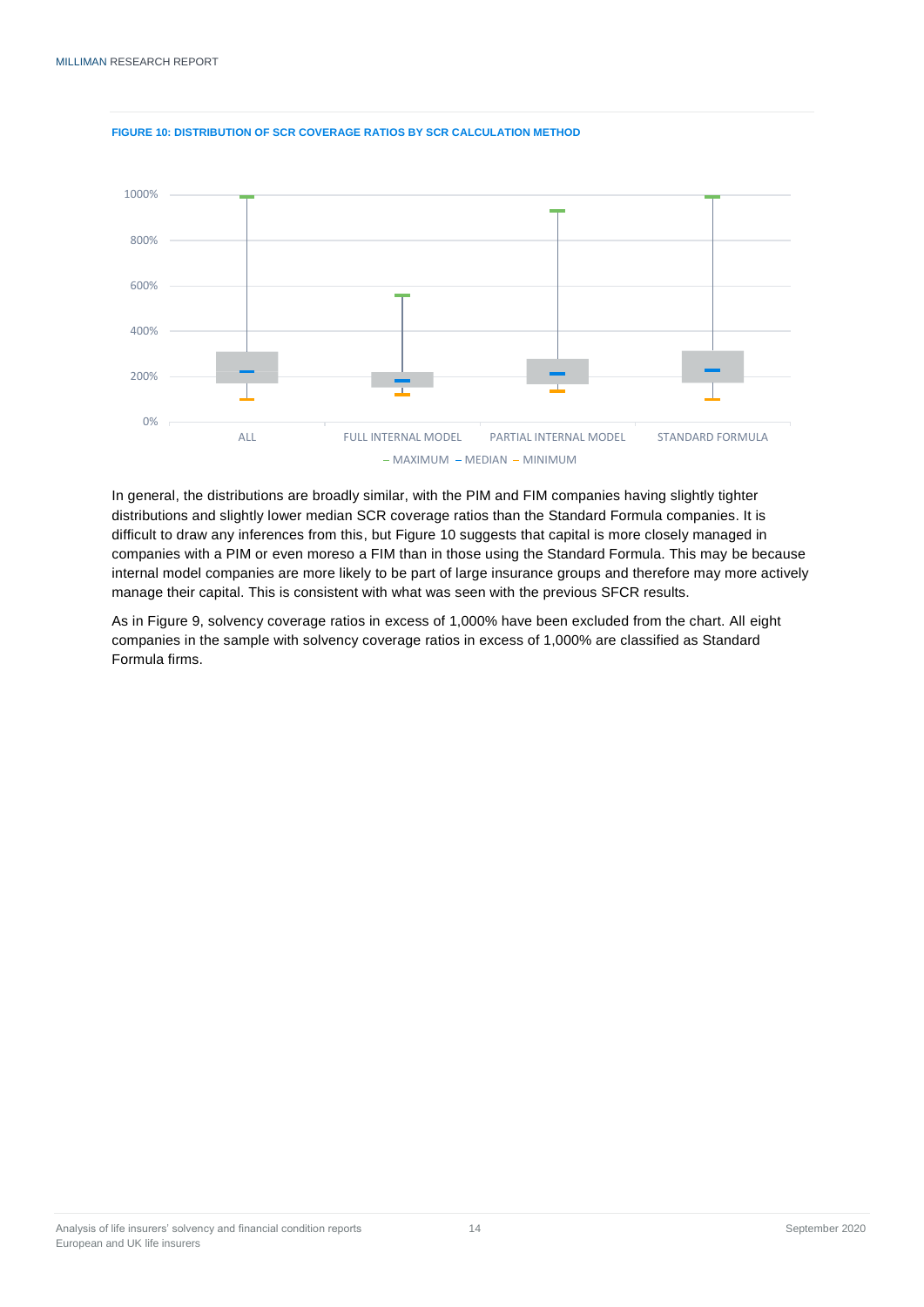# Analysis of SCR

The chart in Figure 11 shows the breakdown of the SCR by risk module for companies across Europe as at yearend 2019, with the European average represented in the last bar on the chart, labelled as 'Europe.'



# **20%** The LEVEL OF DIVERSIFICATION<br> **20%** between risk modules of the SCR across Europe (on average)

On average across the EU, market risk makes up the highest proportion of the undiversified SCR (60%) for life insurers. Life underwriting risk makes up the second-largest portion (20%). For Ireland, the highest proportion of the undiversified SCR is life underwriting risk (38%), while for all other regions shown it is market risk. Although a number of firms in Ireland have a larger proportion of life underwriting risk relative to market risk, one large internal model firm is skewing the average results towards life underwriting risk.

The remainder of the undiversified SCR is mostly made up of operational risk (5%), health underwriting risk (5%) and counterparty default risk (4%). Non-life underwriting risk, other risks (including intangible asset risk and underwriting risk which has not been specified as life, non-life or health) and other positive adjustments account for around 2%, 2% and 3%, respectively.

In other countries such as Spain, Ireland, Belgium and countries in the CEE and ROE categories,<sup>8</sup> some of the companies are reinsurers or composites, and as such it was difficult to define the distinction between life and non-life companies. These regions display a greater proportion of their SCRs held for non-life underwriting risk relative to other regions as a result.

<sup>&</sup>lt;sup>7</sup> The amounts within this figure are as a percentage of the total of the capital requirement for each risk module, including operational risk (the undiversified SCR). Each element has been calculated as the sum across the companies within the region.

<sup>&</sup>lt;sup>8</sup> In particular, there is a high proportion of non-life underwriting risk in our sample in Czechia, Croatia, Hungary, Romania, Slovenia and Slovakia in CEE and Austria, Greece and Portugal in ROE.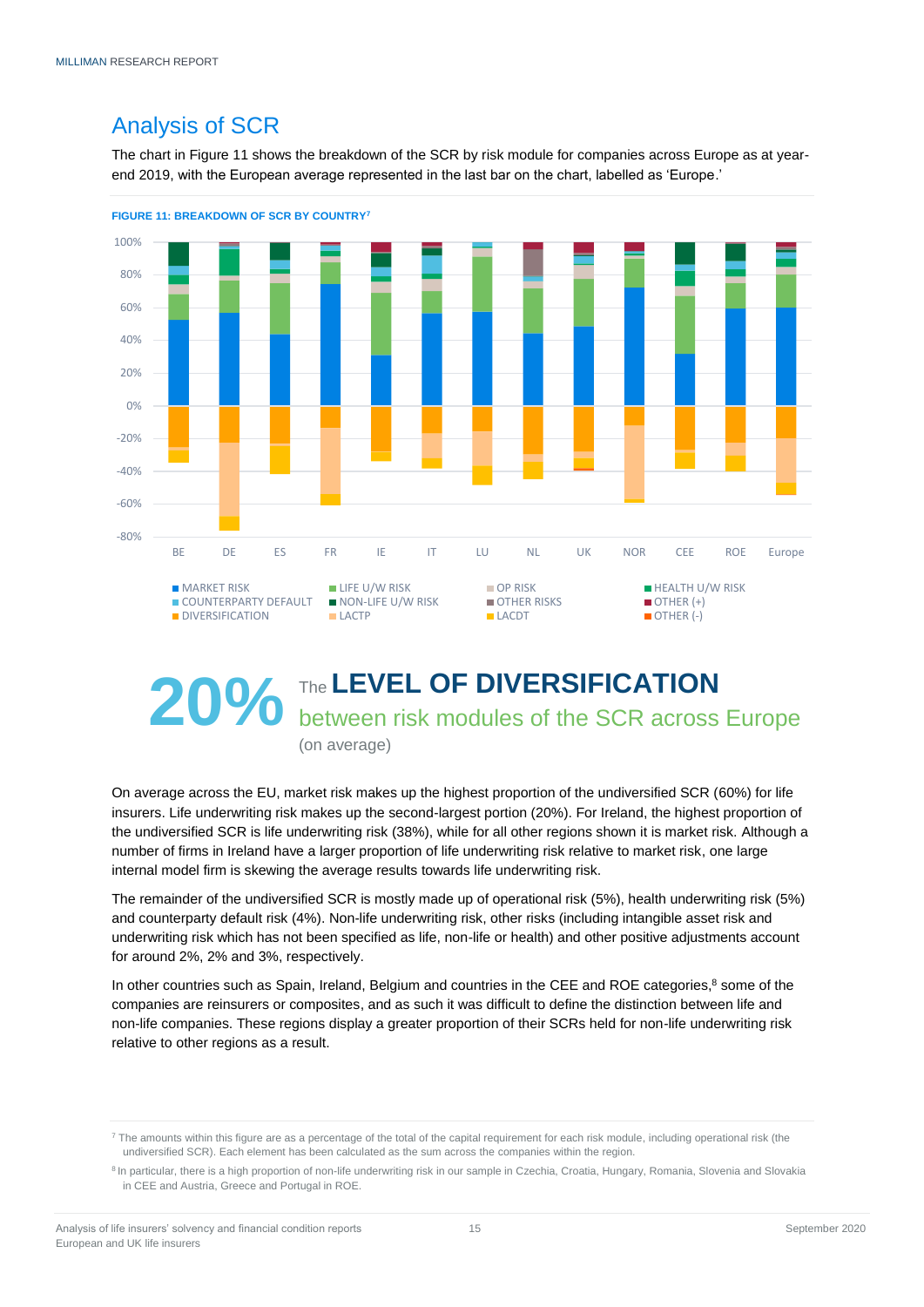The diversification of risk results in a reduction of 20% of the undiversified SCR on average across Europe. This is diversification between the risk modules and not within the risk modules (which is not disclosed in the SFCRs for many companies). The amount of benefit varies widely by country, with diversification benefit highest where there is a wider spread of risk exposure. For example, the Netherlands has the highest diversification benefit, reflecting the fact that Dutch insurers have a wide range of risk exposures across market risk, life underwriting risk, health underwriting risk and non-life underwriting risk, resulting in a reduction of 30%. This is closely followed by the UK (28%), Ireland (28%), CEE (27%) and Belgium (25%).

In addition to diversification benefits, there are two additional adjustments available to companies post-diversification:

- 1. Loss-absorbing capacity of technical provisions (LACTP), which reflects the ability to reduce future discretionary benefits under stress scenarios
- 2. Loss-absorbing capacity of deferred tax (LACDT), which reflects the reduction in the future corporation tax payable under stress scenarios

The LACTP<sup>9</sup> and the LACDT result in further reductions of 27% and 7%, respectively. LACTP is largest in Norway<sup>10</sup> at 62% reduction, while LACDT is largest in Spain at 17%.

It is not surprising that many of the countries with high exposure to market risk are some of the countries with the largest portions of TPs in respect of 'Insurance With Profit Participation' (Germany, France and Italy). The investment guarantees associated with these contracts result in a high exposure to market risk. These countries also benefit from significant reductions as a proportion of the undiversified SCR reflecting the LACTP associated with 'Insurance With Profit Participation' business, including a 45% reduction for Germany, 40% for France and 15% for Italy.

Unfortunately, due to the nature of the public disclosure requirements for PIMs and FIMs, it is not straightforward to make a direct comparison with Standard Formula firms to analyse the SCR breakdown by risk type, as the risk exposures captured in the internal models vary by company. Where reasonable we have mapped the risks resulting from the PIMs and FIMs into the Standard Formula structure for comparison in Figure 11.

The breakdown of the SCR has not changed significantly since the previous set of SFCRs were published.

<sup>9</sup> Some companies reported their other risk modules after the risk-mitigation generated by their LACTP. Where this has happened, we have made an assumption that the LACTP is offsetting the market risk module and adjusted it to be pre-LACTP.

<sup>&</sup>lt;sup>10</sup> Included within the NOR. The second highest LACTP is found in Denmark, which is also included in the NOR.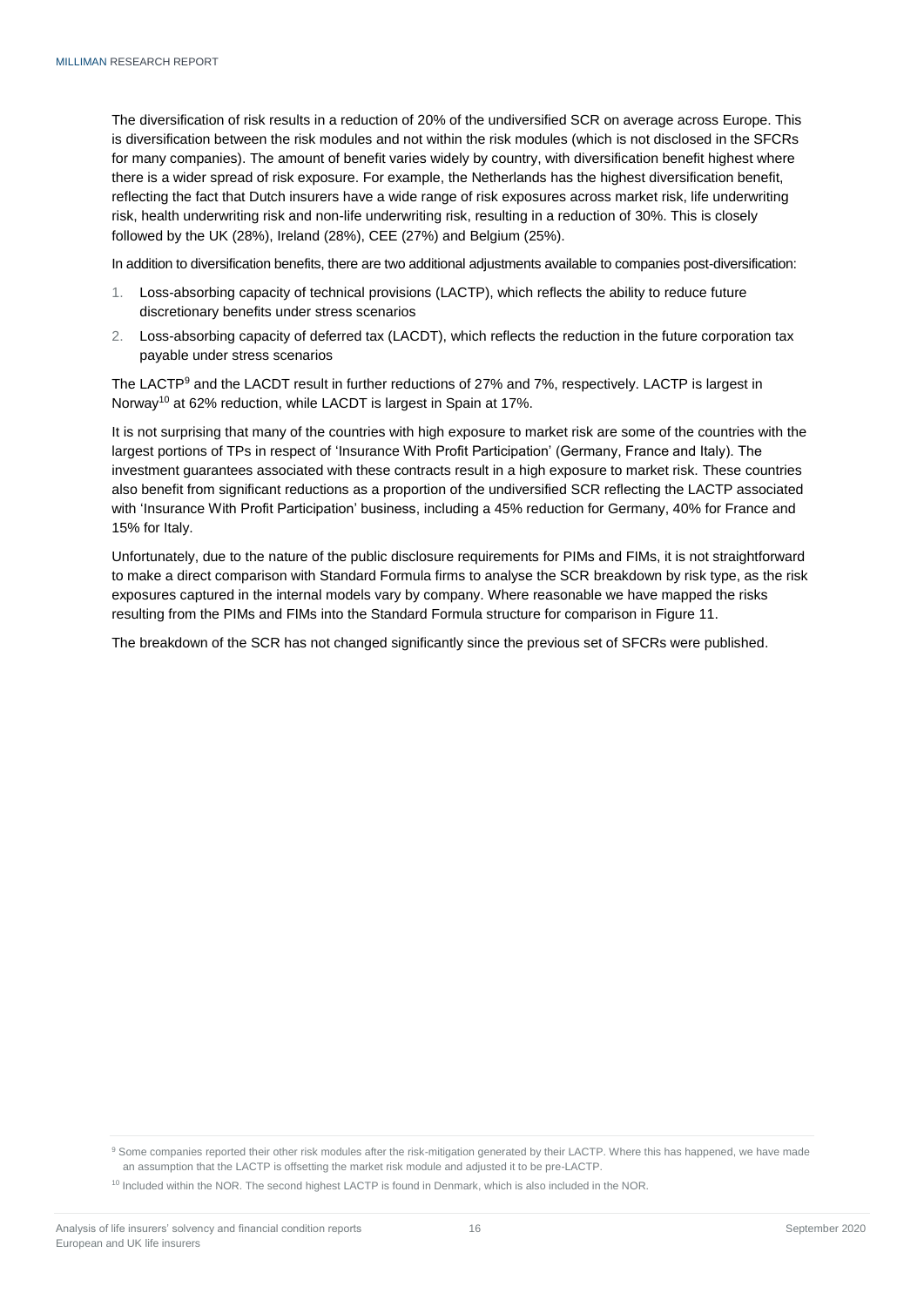### <span id="page-16-0"></span>Long-term guarantee measures

A number of European life insurers in our sample use long-term guarantee measures (LTGMs). The measures that are available to insurers and that are discussed in this report are:

- Matching adjustment (MA)
- Volatility adjustment (VA)
- Transitional measures on technical provisions (TMTP)

The chart in Figure 12 shows the breakdown of the SCR coverage ratio by the different LTGM and non-LTGM components (as at year-end 2019) for each of the regions analysed in this report. The total across all companies in our sample is also shown.



Figure 12 shows that different countries place different levels of reliance on the various LTGMs. The VA is the most widely used measure, affecting 21 of the 31 countries and one territory in our sample, including all of the largest

#### Over

of **German companies 50%** of German companies<br> **50%** in our report apply the **TMTP** 

markets we have shown in the chart. It has the largest impact in the Netherlands, where it increased the SCR coverage ratio by 62 percentage points on average. In general, usage of the VA is lower in countries where prior approval by the regulator is required, such as the UK and Ireland (increasing the SCR by less than one percentage point in each country). Approval is also required in Denmark; however, there is high VA usage there (contributing 29 percentage points of the SCR coverage ratio). There are also substantial VA impacts in Germany (52 percentage points), France (28 percentage points) and Belgium (23 percentage points). Higher take-up in countries such as Germany and the Netherlands could be due to the possibility of using the dynamic volatility adjustment (DVA). The DVA is currently not reported separately to the non-dynamic VA and as such as not been separated out in our analysis; however, separate reporting of the dynamic and non-dynamic VAs is under consideration as part of the Solvency II 2020 Review.

The TMTP is being used in 12 of the countries, based on our sample. The SCR coverage ratio in Germany is 120 percentage points higher on average due to the use of the TMTP, the highest impact of any country in our sample. More than 50% of the German companies in our report apply the TMTP, with some showing very large benefits from its use. The other countries that receive the most significant increase from using the TMTP are the UK (34 percentage points), Portugal (32 percentage points), and Finland (25 percentage points).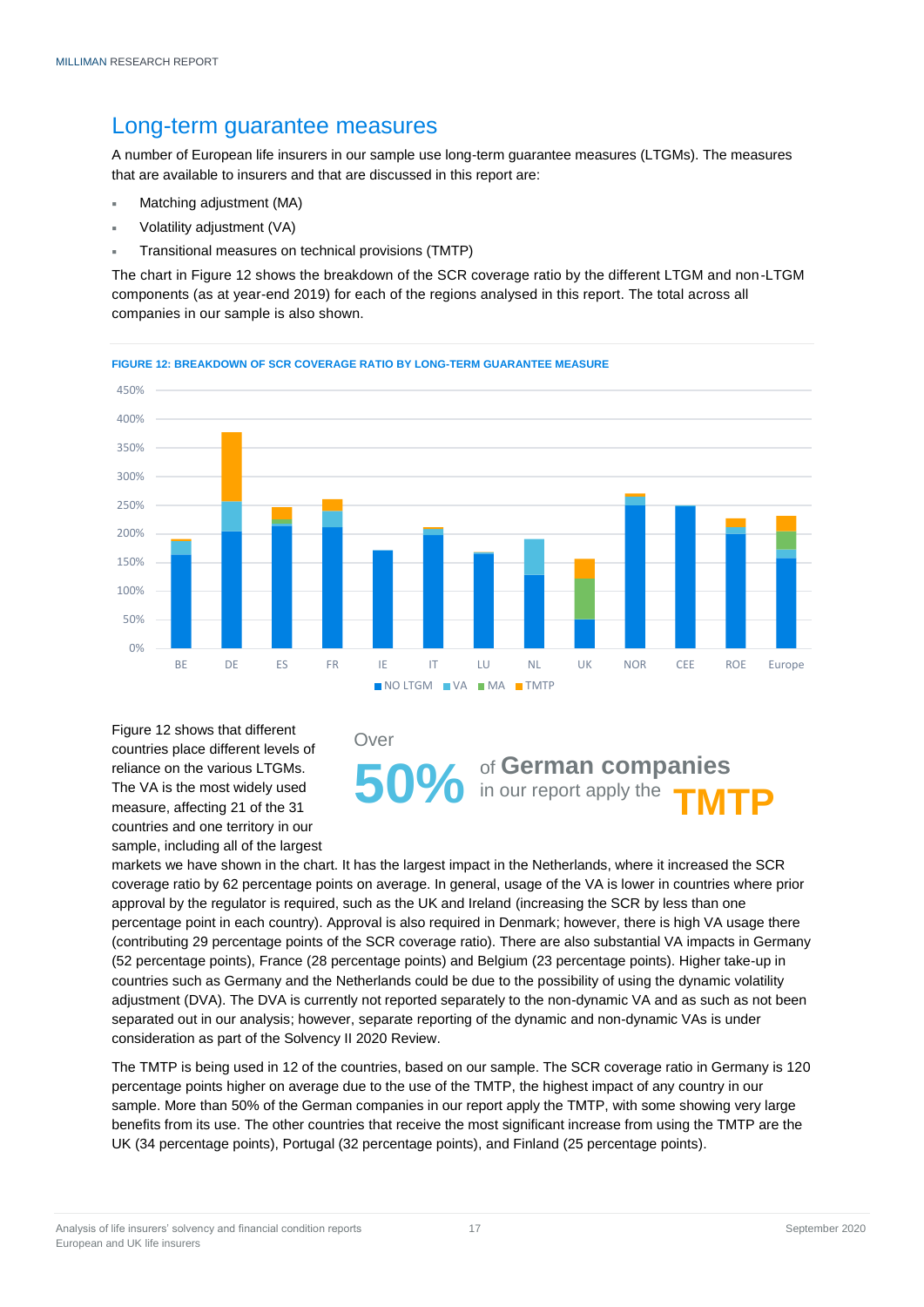The MA is the least frequently used LTGM, with visible impacts being seen by insurers in the UK and Spain (in Spain it is primarily used on legacy business). It contributes 71 percentage points to the UK and eight percentage points to Spain<sup>11</sup> (down from 53 percentage points in 2018) to each country's SCR coverage ratio based on the companies in our sample.

There are a number of countries where no companies use the LTGMs; Croatia, Cyprus, Estonia, Iceland, Latvia, Lithuania, Malta, Poland, Romania and Slovenia, as well as Gibraltar, based on the companies included in our sample. Meanwhile in Bulgaria, Czechia, Hungary, Ireland, Liechtenstein, Sweden and Slovakia, take up has been low, with only a small number of companies using the VA (contributing less than five percentage points to the solvency coverage ratio).

When comparing the results in this report to the previous SFCR reports, in general we see that there has been a decrease in the benefit received for using the LTGMs. These increases are likely due to the following:

- VA has decreased in many countries in line with a decrease in the VA rates. For example, the euro VA rates have decreased from 24 basis points (bps) to 7 bps and the Danish krone VA rates have increased from 45 bps to 20 bps over the year.
- MA has remained relatively similar over the year. In particular, in the UK market the MA benefit has remained reasonably similar despite an increase in credit spreads over the year.
- The TMTP benefits reduce by 1/16th as they run off; however, some of these have been impacted by recalculations of the measure, where required, leading to small increases in some jurisdictions.

### <span id="page-17-0"></span>**Conclusion**

There has not been a significant amount of change in European life insurers' balance sheets relative to last year.

European life insurers continue to favour government and corporate bonds, on average, as investment categories, investing over 60% of their total assets (excluding index-linked and unit-linked assets) in these categories, on average.

The mix of life insurance business varies across Europe, with many markets (including Belgium, France, Germany and Italy) dominated by 'Insurance With Profit

The average European SCR coverage ratio has IMPROVED over the year

# **from 226% to 232%**

Participation' business, while the market in other countries (such as Ireland, Luxembourg and the UK) is predominantly in respect of 'IL and UL Insurance' business.

However, despite the different business mix, overall European life insurers had high levels of solvency cover relative to the minimum required capital based on the disclosures in the year-end 2019 SFCRs, with an average SCR coverage ratio of 232%. This represents an improvement on the year-end 2018 SFCRs, which had an average SCR coverage ratio of 226%.

Own funds are predominantly invested in tier 1 unrestricted own funds (91%), which is the highest form of capital in terms of quality and loss absorbency as defined under Solvency II.

For most countries, the largest constituent parts of their undiversified SCRs are market risk, with life underwriting risk being the second largest component. LACTP and diversification represent the largest reductions to the SCR.

The LTGMs are used to different extents in each country, with the VA the most widely used. However, in countries where the TMTP or the MA, or indeed both, are used, they often have much higher impacts on the SCR coverage ratio than the VA. The benefit from the LTGMs to the solvency coverage has decreased since year-end 2018.

<sup>11</sup> This is a significant decrease from the 53 percentage points the MA added to Spanish companies in our analysis of life insurers' year-end 2018 SFCRs. This is primarily due to a larger number of Spanish companies being included in the year-end 2019 report, most of which do not apply the MA.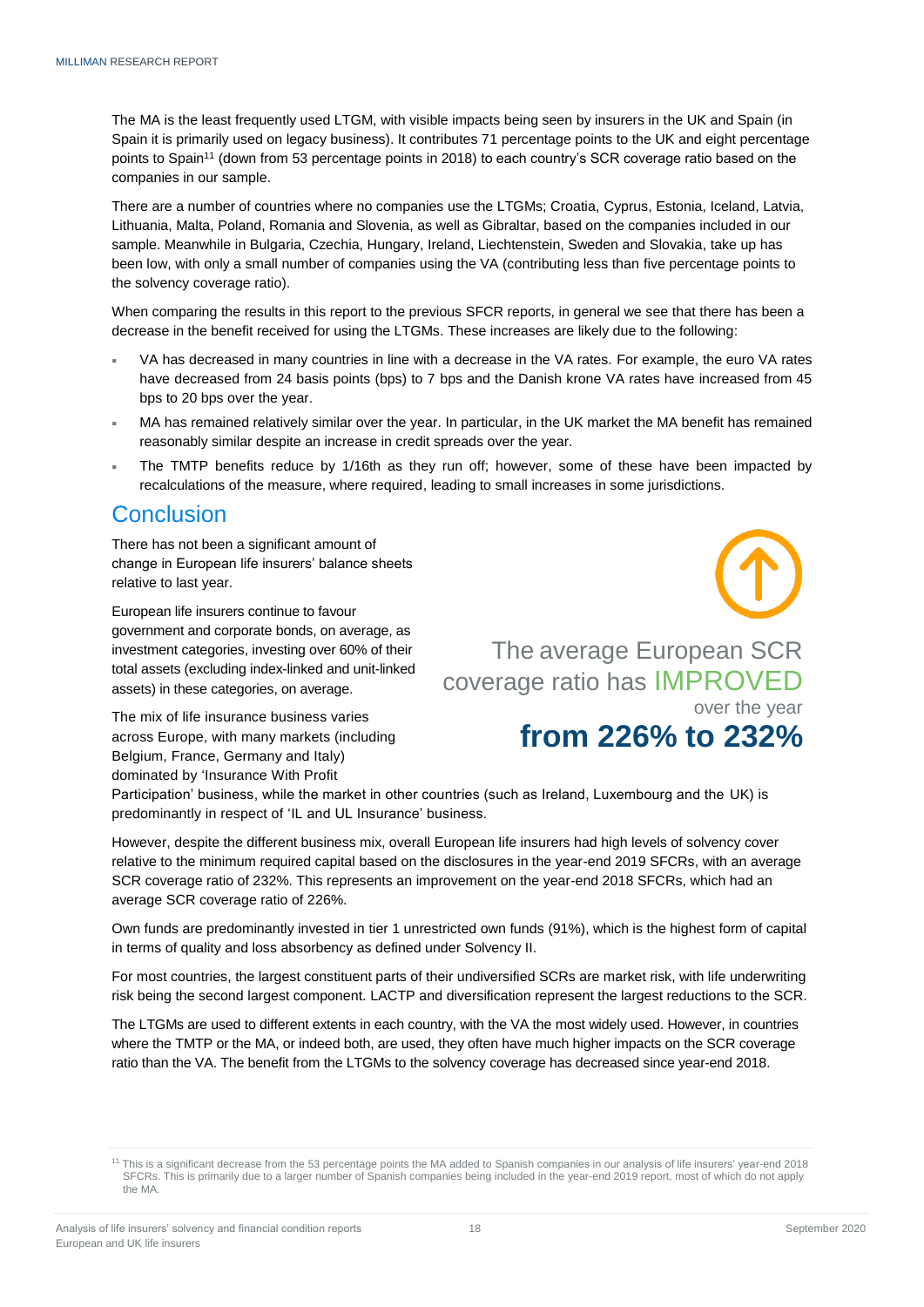# <span id="page-18-0"></span>Section 2: Analysis of UK life insurers

#### <span id="page-18-1"></span>**UK MARKET COVERAGE**

Our analysis for 2019 is based on 74 life insurance companies authorised in the UK (83 for 2018).<sup>12</sup> This sample includes domestic companies selling within the UK market only and a small number with cross-border sales. The companies chosen for this report are all mainly life insurers and reinsurers, including mutual societies, annuity writers, bulk purchase annuity providers and closed-book consolidators.

The 74 companies in the UK section of our report represent approximately £237 billion (€278 billion) of GWP and approximately £2,017 billion (€2,360 billion) of gross life TPs, which is estimated to represent the majority of gross life TPs in the UK. Appendix 1 contains a list of all the UK companies included in our analysis.

## <span id="page-18-2"></span>Analysis of balance sheet

#### <span id="page-18-3"></span>**ASSETS**

The asset side of the balance sheet for the average UK life company as at year-end 2019 is primarily comprised of financial investments. The breakdown of non-linked financial investments for the UK life insurance market based on our sample of companies is shown in Figure 13.



Outside of the 'Assets Held for IL and UL Contracts,' UK life insurers are heavily invested in bonds, with a focus on investment in corporate bonds (38%) over government bonds (21%). The remainder of investments is concentrated in holdings in related undertakings (15%), collectives (10%) and equity (9%).

Our analysis of the **UK life insurance market** covers:

74 LIFE INSURERS £237 BILLION of gross written premiums

£ 2,017 BILLION of gross technical provisions

<sup>&</sup>lt;sup>12</sup> The number of companies in our sample has decreased over the year. This is due to consolidation of some companies within the market as well as removing some smaller companies based on availability of their SFCRs.

<sup>&</sup>lt;sup>13</sup> Does not include 'Assets held for Index-Linked and Unit-Linked Contracts.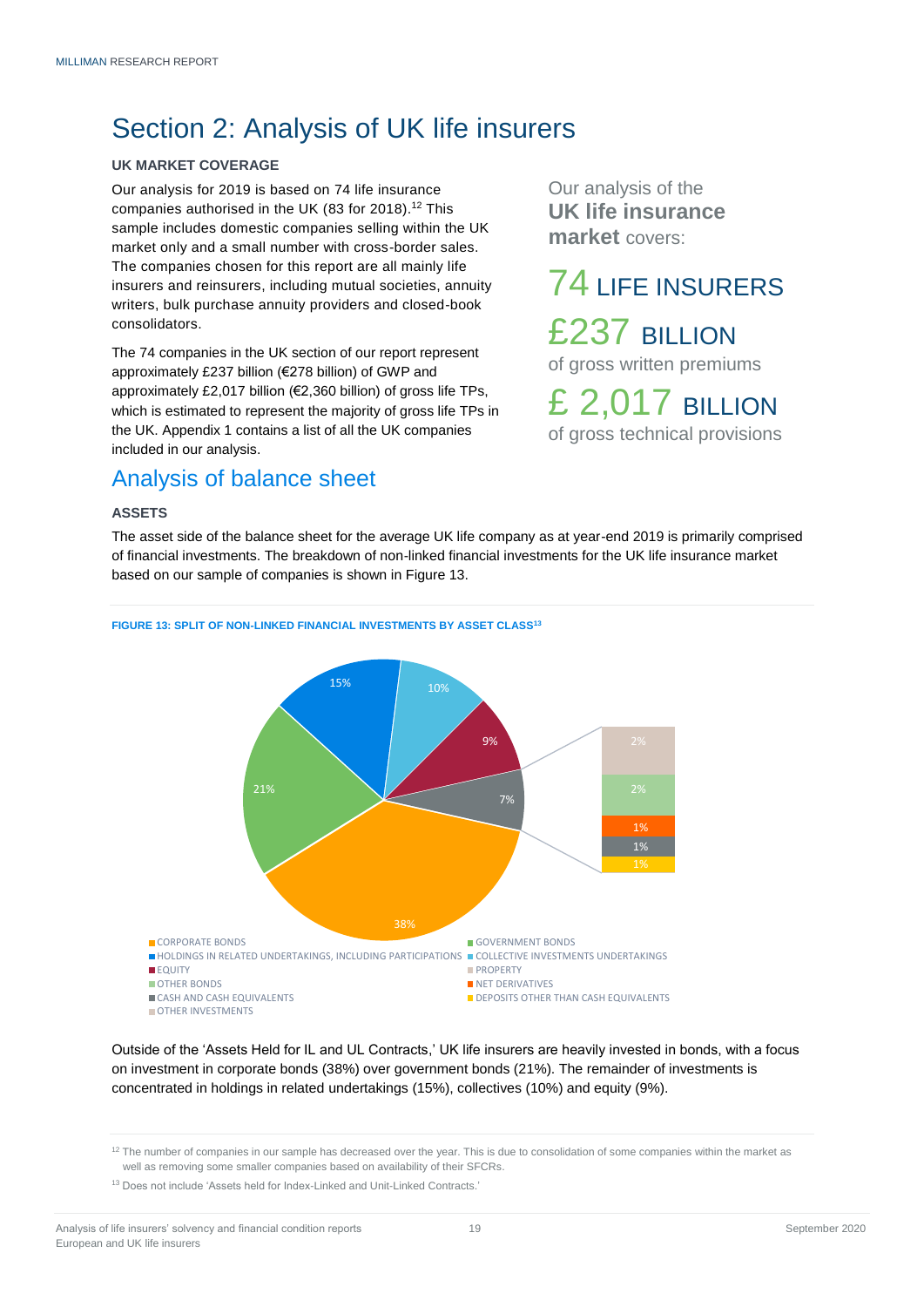Holdings in related undertakings come almost entirely from five of the largest insurers: Aviva, Prudential, Royal London, Phoenix Group<sup>14</sup> and AEGON Scottish Equitable, which combined make up 95% of this category. Other insurers exhibit a greater concentration in government and corporate bonds as well as collective investments undertakings in the absence of such exposures to related undertakings.

There has been growth in the levels of corporate bonds (38% this year compared to 36% last year) and holdings in related undertakings (15% this year compared to 13% last year). These categories account for majority of the growth in asset holdings by UK life insurers over the year.

#### <span id="page-19-0"></span>**LIABILITIES**

The chart in Figure 14 shows the breakdown of the total UK life insurers' TPs between the Solvency II lines of business, gross of reinsurance, as at year-end 2019.



Figure 14 shows that the majority of UK life insurers' TPs are made up of 'IL and UL Insurance' (59%). 'Other Life Insurance,' 'Insurance With Profit Participation' and 'Accepted Reinsurance' are the other significant product classes, at 18%, 13% and 10%, respectively. 'Annuities (Related to Health Insurance)' accounts for around 0.01% of the total TPs and is not shown on the chart.

Overall, the total value of life TPs in our sample has grown from £1,804 billion at year-end 2018 to £2,017 billion at year-end 2019; however, the proportions of the market held in each of the product groups has remained relatively unchanged.

The TPs can be broken down further. A breakdown of the TPs for BEL, risk margin (RM) and 'TPs Calculated as a Whole' is shown in Figure 15, split by the Solvency II lines of business.

<sup>&</sup>lt;sup>14</sup> Phoenix Group includes the acquisition of Standard Life during 2018.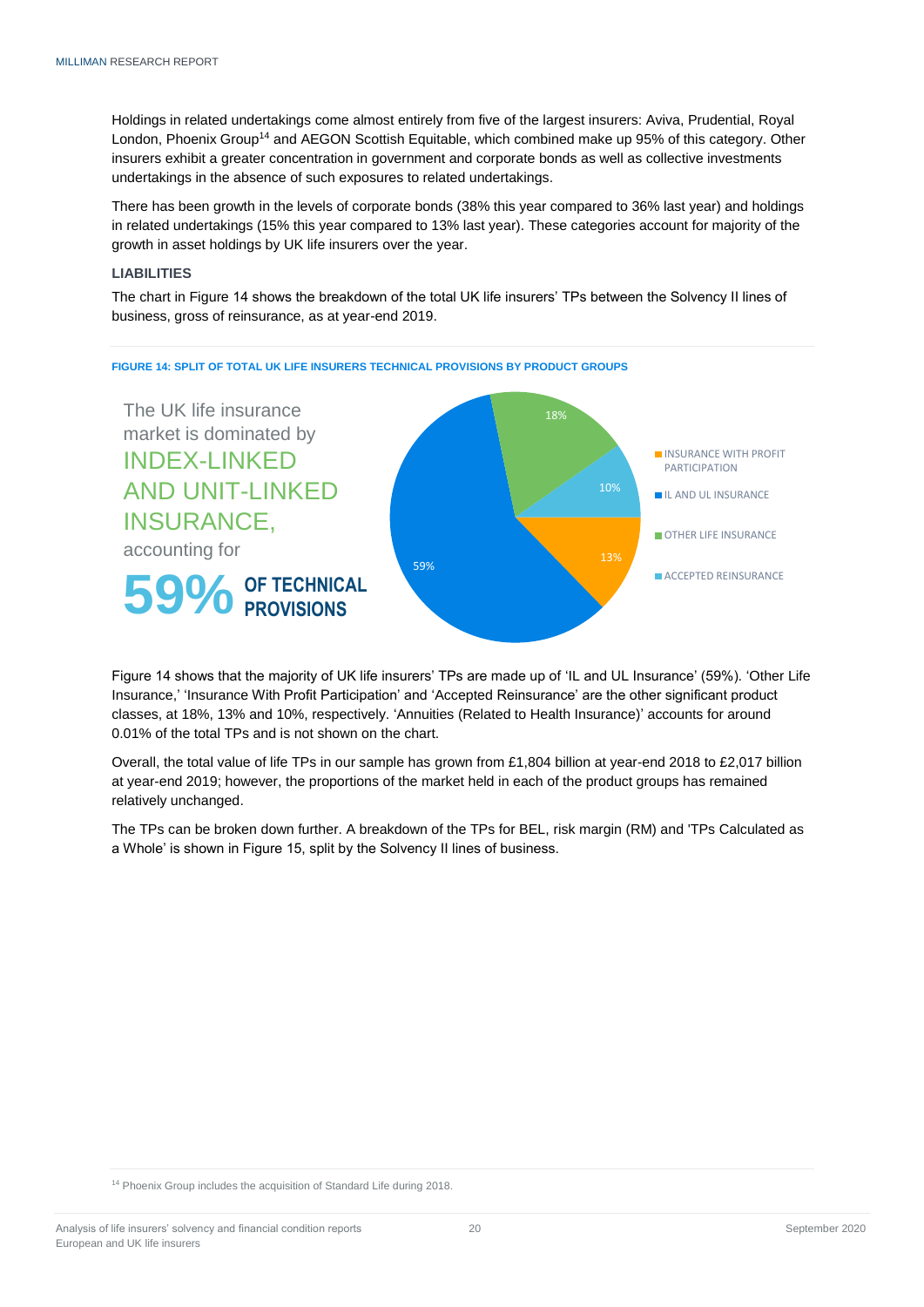

#### **FIGURE 15: SPLIT OF TECHNICAL PROVISIONS FOR EACH PRODUCT GROUP**

'TPs Calculated as a Whole' are only significant for 'IL and UL Insurance' business and 'Accepted Reinsurance,' accounting for 55% and 19% of TPs, respectively. The 'TPs Calculated as a Whole' under the 'Accepted Reinsurance' category is a result of 10 providers with large proportions of 'IL and UL Insurance' business. Notably, this proportion has decreased from 26% as at year-end 2018. This is due to a reclassification by Managed Pension Funds of its 'Accepted Reinsurance' to 'Other Life Insurance' over the year. This has also increased the proportion of 'Other Life Insurance' held as 'TPs Calculated as a Whole' from less than 0.1% at year-end 2018 to around 2% at year-end 2019.

'TPs Calculated as a Whole' contributes a relatively large proportion (34%) of the overall TPs due to the significance of 'IL and UL Insurance' business under management within the UK's TPs. The proportion of 'TPs Calculated as a Whole' has increased marginally relative to year-end 2018. It should be noted that not all firms with 'IL and UL Insurance' business report the unit-linked liabilities within 'TPs Calculated as a Whole' and instead report it within the BEL figure.

The BEL makes up more than 40% of the TPs for every product group, including 64% of the total insurance market, while the RM ranges from only 0.4% of 'IL and UL Insurance' TPs to 5.0% of 'Other Life Insurance' TPs.

The table in Figure 16 shows the RM as a proportion of TPs for each Solvency II line of business as at year-end 2019.

|                                     | RM/TP % |                                  |
|-------------------------------------|---------|----------------------------------|
| INSURANCE WITH PROFIT PARTICIPATION | 1.9%    | The average ratio of Risk Margin |
| IL AND UL INSURANCE                 | 0.4%    |                                  |
| OTHER LIFE INSURANCE                | 5.0%    | to Technical Provisions is       |
| <b>ACCEPTED REINSURANCE</b>         | 1.5%    | 1.6%                             |
| <b>TOTAL</b>                        | 1.6%    |                                  |

#### **FIGURE 16: RATIO OF RISK MARGIN TO TECHNICAL PROVISIONS BY PRODUCT GROUP**

The RM for 'IL and UL Insurance' is the smallest proportion of TPs, which could be due to the majority of The RM for 'IL and UL Insurance' is the smallest proportion of TPs, which could be due to the majority of<br>investment risks being passed onto policyholders, thus leading to a lower RM.<sup>15</sup> 'Other Life Insurance' has the most significant RM at 5.0% of TPs. This category incorporates all other product types, including annuities and protection business, for which the RM is relatively high compared to the other product categories. This is due, in part, to the particularly long duration of annuity liabilities and the relatively small BEL for protection business.

<sup>&</sup>lt;sup>15</sup> It is noted that for companies writing multiple lines of business, there may be an element of subjectivity in how they allocate the RM across the different lines of business.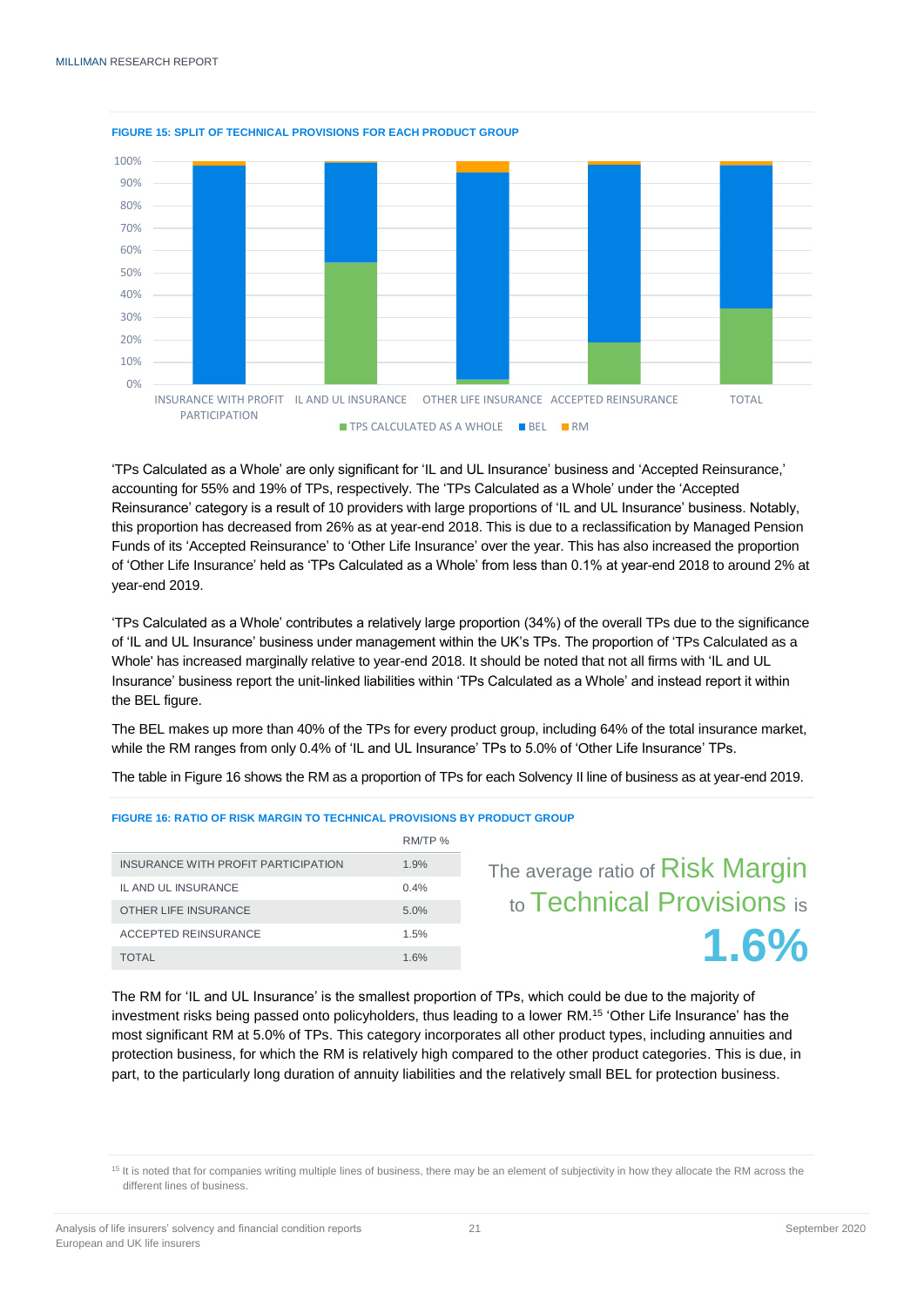Across our sample of UK companies and across all lines of business, the RM is about 1.6% of TPs. This is very similar to the results at year-end 2018, where RM was about 1.7% of TPs. More generally, the breakdown of the BEL by product type has shown little change since the year-end 2018 SFCRs.

#### <span id="page-21-0"></span>**REINSURANCE**

Reinsurance is widely used by UK life insurers, with reinsurance recoverables of 10.9% of life TPs across the 74 life insurers.

Figure 17 shows the reinsurance recoverables as a percentage of the TPs for each of the main Solvency II lines of business as at year-end 2019, alongside the total ceded percentage for UK life insurers as a whole.





The line of business with the highest ceded level of reinsurance is 'Other Life Insurance' at 20.8%. This is almost double the second largest, which is 'IL and UL Insurance' at 11.4%, although due to the size of this market the value of total recoverables for 'IL and UL Insurance' products is actually much higher than for 'Other Life Insurance' (£135 billion against £78 billion). The smallest percentage is 1.0% for 'Accepted Reinsurance.'

Overall, the UK Life industry has REINSURANCE RECOVERABLES of around **10.9%** of Total TPs

Overall, the industry has reinsurance recoverables of around 10.9% across all life TPs. This is an increase of 0.7% on the proportion as at year-end 2018 and suggests that there has been an overall increase in the proportion of UK life TPs that are reinsured relative to last year.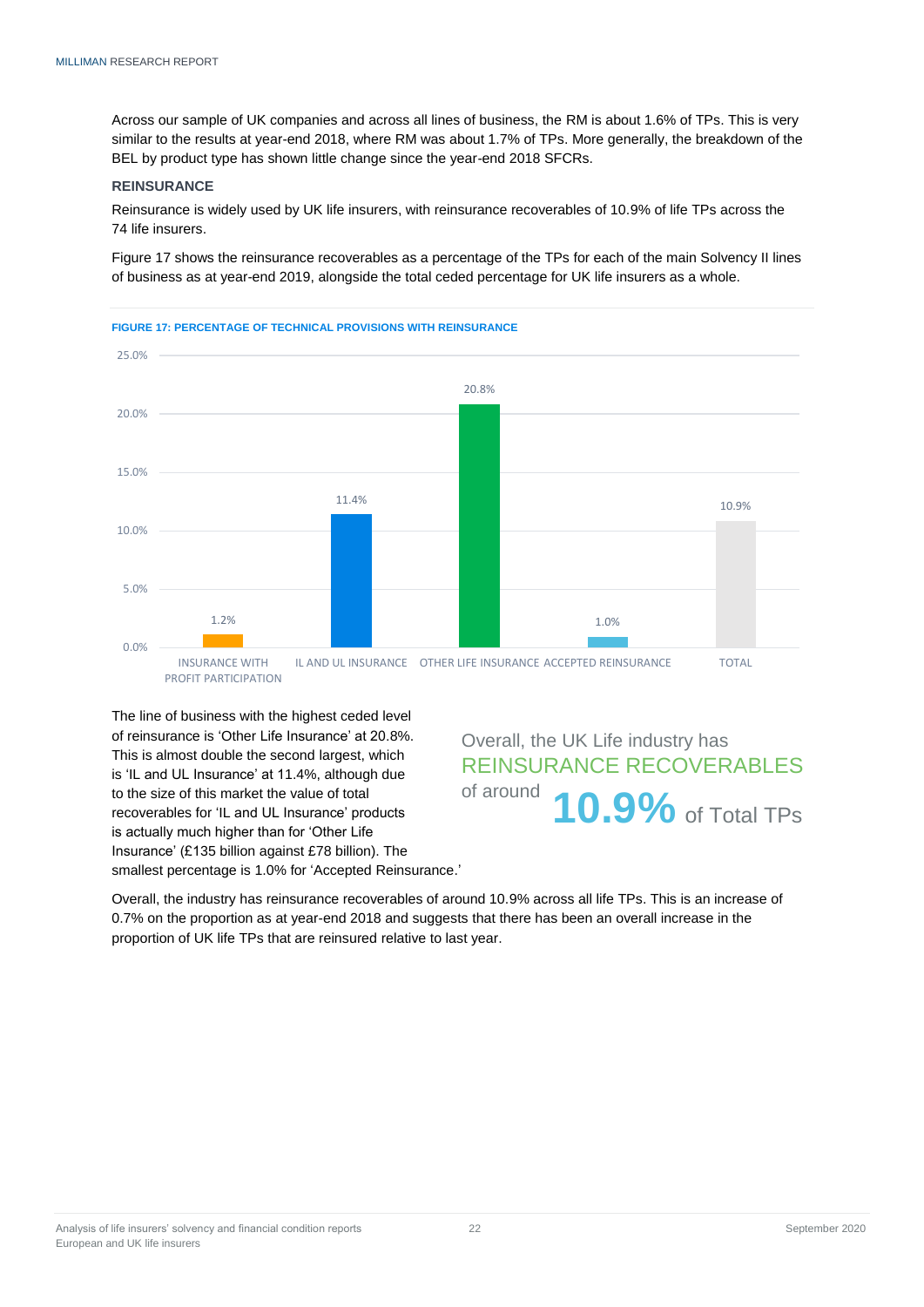## <span id="page-22-0"></span>Analysis of premiums

Due to the long-term nature of life insurance business, the profile of the current book of business for many companies may be quite different from the products currently sold. The largest share of the market for the UK companies in our sample is 'IL and UL Insurance,' making up 54% of GWP in 2019.

#### **FIGURE 18: SPLIT OF GROSS WRITTEN PREMIUMS BY LINE OF BUSINESS**



**IL AND UL INSURANCE** 

- OTHER LIFE INSURANCE
- **LIFE REINSURANCE**
- **INSURANCE WITH PROFIT PARTICIPATION**
- **HEALTH INSURANCE**
- **HEALTH REINSURANCE**

The rest of the GWP is made up of 24% 'Other Life Insurance,' 16% 'Life Reinsurance,' 5% 'Insurance With Profit Participation,' and less than 1% between 'Health Insurance' and 'Health Reinsurance.'

This split has changed since the year-end 2018 results, where 'IL and UL Insurance' accounted for 60%, 'Life Reinsurance' accounted for 18% and 'Other life Insurance' only accounted for 15% of GWP.

The total volume of GWP decreased, based on the companies in the sample, from £253 billion (€284 billion) during 2018 to £236 billion (€278 billion) during 2019. The decreases in GWP were primarily seen in the 'IL and UL Insurance' category, with large reductions in GWP relative to 2018 for BlackRock Life and UBS Asset Management Life, both of which hold predominantly 'IL and UL Insurance' business.

**FIGURE 19: CROSS-BORDER SALES BY COUNTRY BY GROSS WRITTEN PREMIUMS**



There are some insurers selling overseas through their UK companies. The chart in Figure 19 shows a rough breakdown of the cross-border sales by country for 2019.

63%

# 10%  $20/$



14%

11%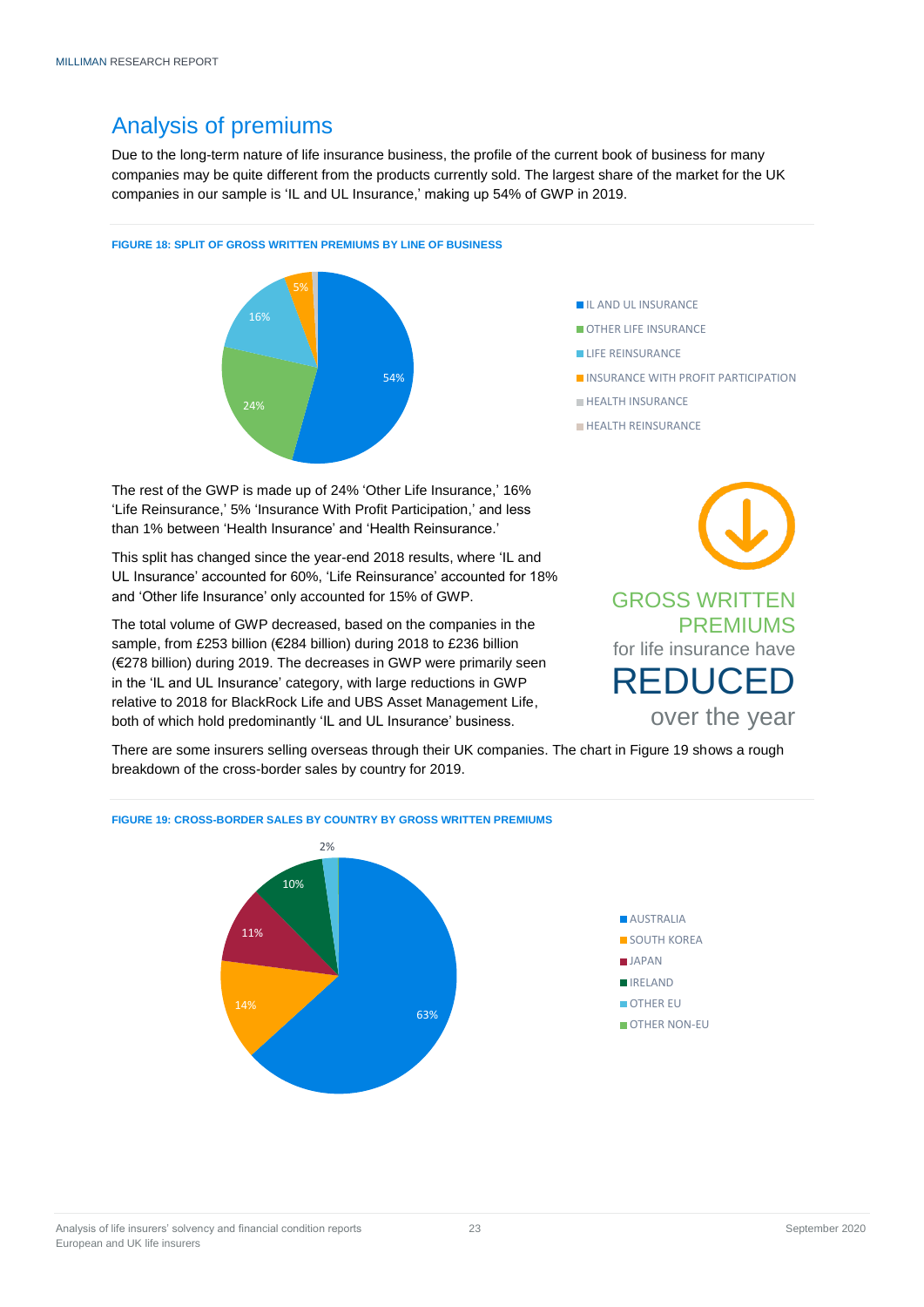Australia accounts for the majority of cross-border sales from the UK at 65%. The bulk of the remaining overseas sales are to South Korea (14%), Japan (11%) and Ireland (10%). The rest of the countries with cross-border sales from the UK have been grouped into 'Other EU' and 'Other Non-EU' categories, which accounts for around 2% and 0.1% of the total cross-border GWP, respectively.

One company, Pacific Life Re, dominated cross-border sales in 2019, making up 96.8% of the entire cross-border GWP from our sample, including all the business written into Australia, Japan and South Korea as well as the majority of the premiums written into Ireland.

Overall, the value of cross-border sales out of the UK in 2019 (£293 million) was less than a quarter of that seen in 2018 (£1.27 billion), which was already around half of that seen in 2017 (£2.43 billion).

This decline in cross-border sales is likely primarily due to the UK's exit from the EU and companies taking measures to ensure that they are able to continue their business interests in the case of



changes to passporting arrangements. In particular, 2019 saw the transfer of Standard Life's non-UK business, which made up roughly two-thirds of the cross-border GWP in 2018, to Standard Life International, domiciled in Ireland.

Companies have been setting up companies in other EU states, notably Ireland, and using these as hubs for their EU business. There may be further reductions in the volume of cross-border sales out of the UK in the future as other companies makes this transition.

As a result of this reduction in cross-border sales out of the UK, the proportions of the sales have changed since the year-end 2018 SFCRs. In particular, the portion of cross-border sales relating to German business has fallen from 69% to negligible<sup>16</sup> while the proportion attributable to Australian business has increased from 14% to only 64%.

The data for Figure 19 was produced using QRT S.05.02.01. This QRT was not publicly disclosed by all firms covered in this report. Where QRT S.05.02.01 was not disclosed it has been assumed that the firm did not carry out any cross-border sales during 2019.

<sup>16</sup> This is predominantly due to the transfer of Standard Life's non-UK business to Standard Life International.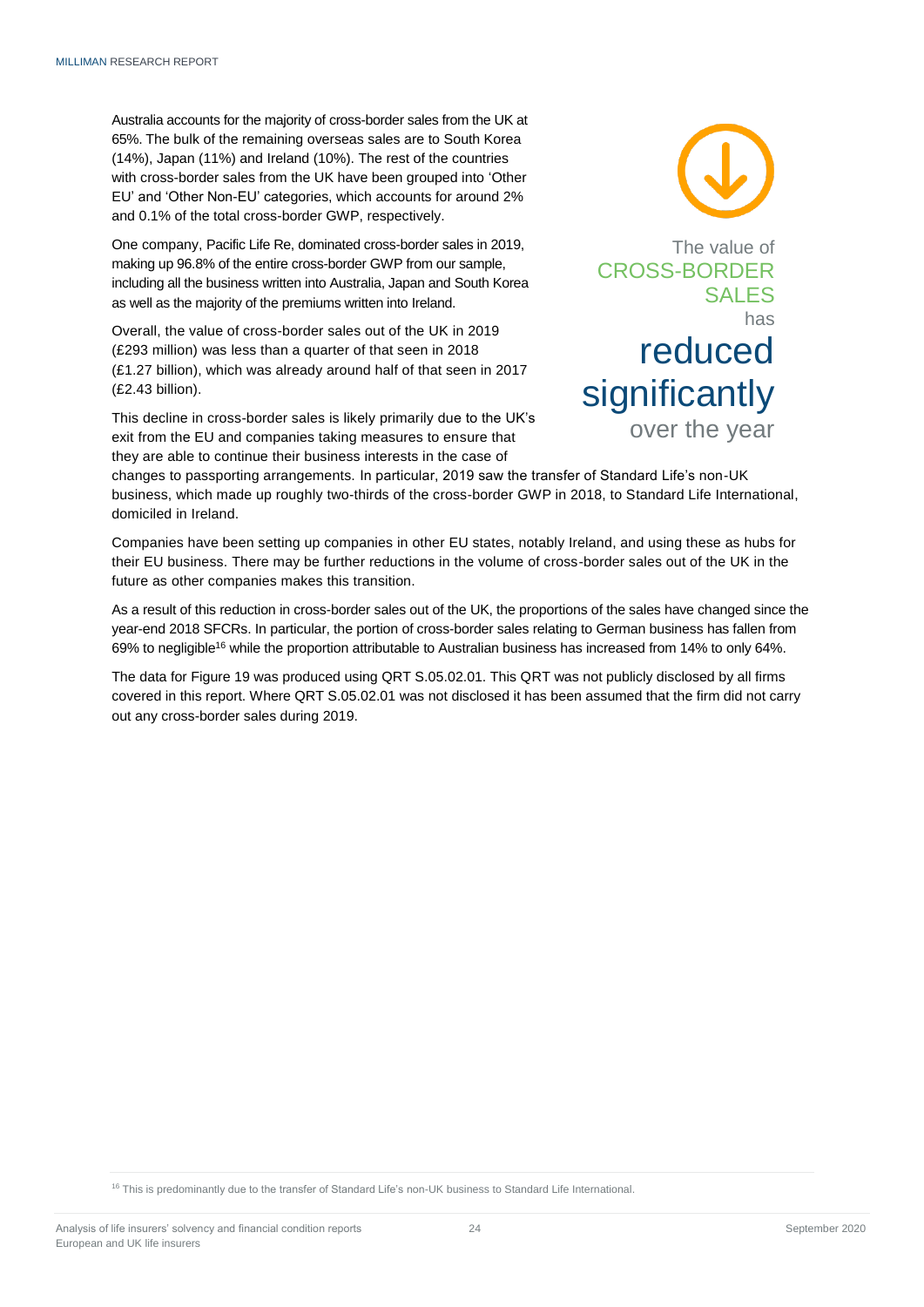### Analysis of own funds

The chart in Figure 20 shows the split of own funds by tier for all UK life companies in our sample as at yearend 2019.

#### **FIGURE 20: SPLIT OF ELIGIBLE OWN FUNDS BY TIER**



Figure 20 shows that the majority of capital for own funds is being held in the highest-quality tier 1 unrestricted capital. Overall, 91% of UK life insurers' own funds are being invested in this highest-quality capital.

Tier 1 restricted capital and tier 2 capital make up 2% and 7% of the total own funds, respectively. Tier 2 is used by only some of the companies in the sample, with the five largest users of tier 2 capital accounting for more than 78% of the total. The types of companies that tend to invest in tier 2 capital are generally the largest companies in the market and also the mono-line annuity providers. Tier 2 capital is primarily made up of subordinated debt and preference shares.

**91%**of own funds for UK life insurers is held in **Tier 1 Unrestricted Capital** 

There is a very small amount of tier 3 capital, which is less than 1% of the total. There was little change to the split of own funds when compared to the year-end 2018 SFCRs.

Figure 21 shows the components of the own funds as at year-end 2019.

# **FIGURE 21: COMPONENTS OF OWN FUNDS**

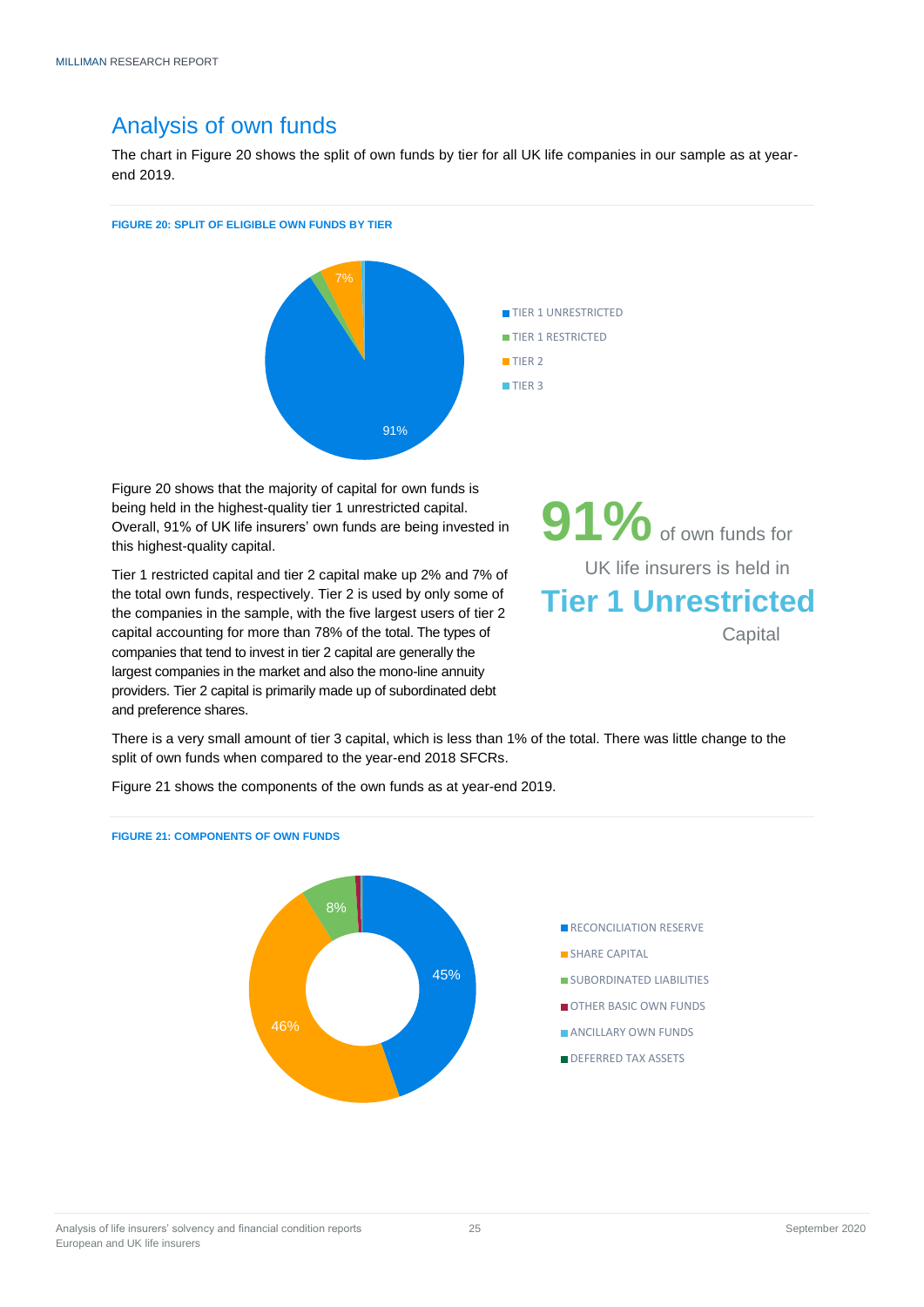Own funds within UK life insurers primarily consist of the 'Reconciliation Reserve' (45%) and 'Share Capital' (46%). Own funds in 'Subordinated Liabilities' contributes 8% of the total.

In the UK life market, 'Deferred Tax Assets,' 'Ancillary Own Funds' and 'Other Basic Own Funds' are all very small, making up less than 1% of the entire own funds when combined.

The breakdown of the components has changed slightly relative to the year-end 2018 SFCRs, where the 'Reconciliation Reserve' was larger than the 'Share Capital.' For the year-end 2019 SFCRs, the opposite is true, with this change being driven by new capital injections increasing the 'Share Capital' over the year.

The breakdown of the 'Reconciliation Reserve' is also available from the SFCRs and is shown in the chart in Figure 22. The 'Reconciliation Reserve' is constructed from the 'Excess of Assets over Liabilities,' with deductions made for 'Own Shares,' 'Foreseeable Dividends,' 'Other Basic Own Fund Items' and 'Adjustments' (for restricted own funds items in respect of MA portfolios and ring-fenced funds).



**FIGURE 22: BREAKDOWN OF THE RECONCILIATION RESERVE**

The breakdown of the 'Reconciliation Reserve' is very similar to that seen for the year-end 2018 SFCRs, including 'Own Shares' having no impact on the Reconciliation Reserve. The total value of 'Excess Assets Over Liabilities' increased over the year, with the other components showing similar proportional increases.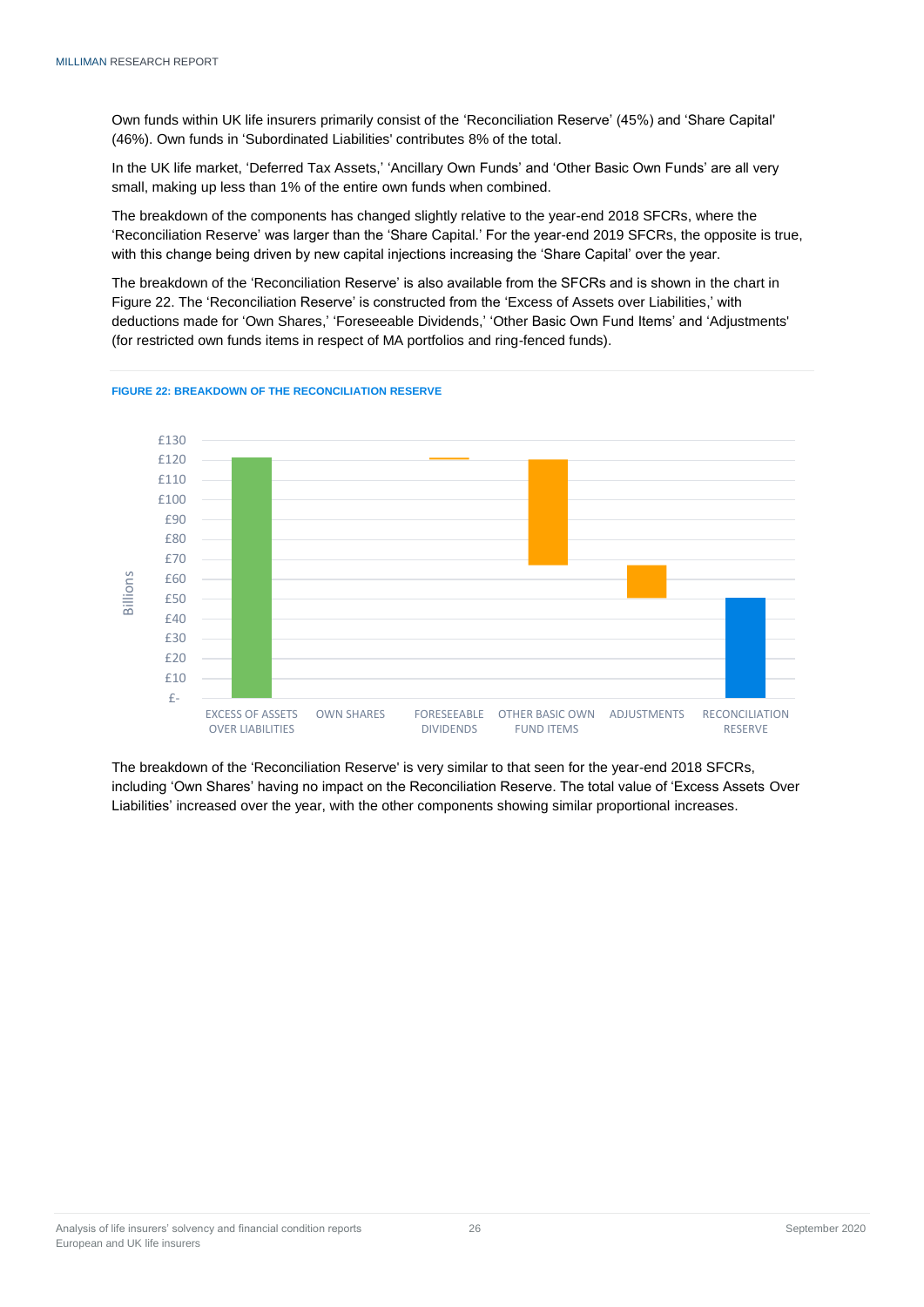# <span id="page-26-0"></span>Analysis of solvency coverage

The weighted average SCR coverage ratio for our sample of UK life insurers from the year-end 2019 SFCRs was 157%, based on figures from companies' public QRTs. This is well in excess of the 100% coverage required, showing that many companies are choosing to hold excess capital to provide security and stability. This is, however, noticeably lower than the European average in our sample of 232%, suggesting that UK insurers on average hold less excess capital than their counterparts across Europe. The European average is being driven up by the high solvency coverage as a result of the high impact of the LTGMs in the German market. This is consistent with what was seen in the previous sets of SFCRs, where the average SCR coverage ratio for the UK was 154% and across Europe was 226%.

The weighted average MCR coverage ratio for UK life companies was 534%. This is a very high ratio and shows that the MCR is very small compared to the level of capital that insurers are actually holding. It is again lower than the European average of 582%.

The weighted average MCR as a percentage of the SCR was 28%. This indicates that for the average company, the linear MCR is calculated within the limits of 25% to 45% of the SCR, i.e., that the cap or floor is not biting for all companies, but that it is likely that the floor of 25% is biting for many companies. The weighted average MCR as a percentage of SCR has remained the same relative to the year-end 2018 SFCRs.

The table in Figure 23 compares the UK to the European average solvency coverage ratios.

#### **FIGURE 23: AVERAGE SCR AND MCR COVERAGE RATIOS**

|                                    | UK AVERAGE | <b>EUROPEAN</b><br>AVERAGE |
|------------------------------------|------------|----------------------------|
| RATIO OF ELIGIBLE OWN FUNDS TO SCR | 157%       | 232%                       |
| RATIO OF ELIGIBLE OWN FUNDS TO MCR | 534%       | 582%                       |
| MCR AS A % OF THE SCR              | 28%        | 38%                        |

#### **THE WEIGHTED AVERAGE SCR COVERAGE RATIO**

for UK life insurers was

# **157%**

which is lower than the **EU Average of 232%** 

The distribution of the SCR and MCR ratios is shown in Figure 24.



#### **FIGURE 24: DISTRIBUTION OF AVERAGE SCR AND MCR COVERAGE RATIOS**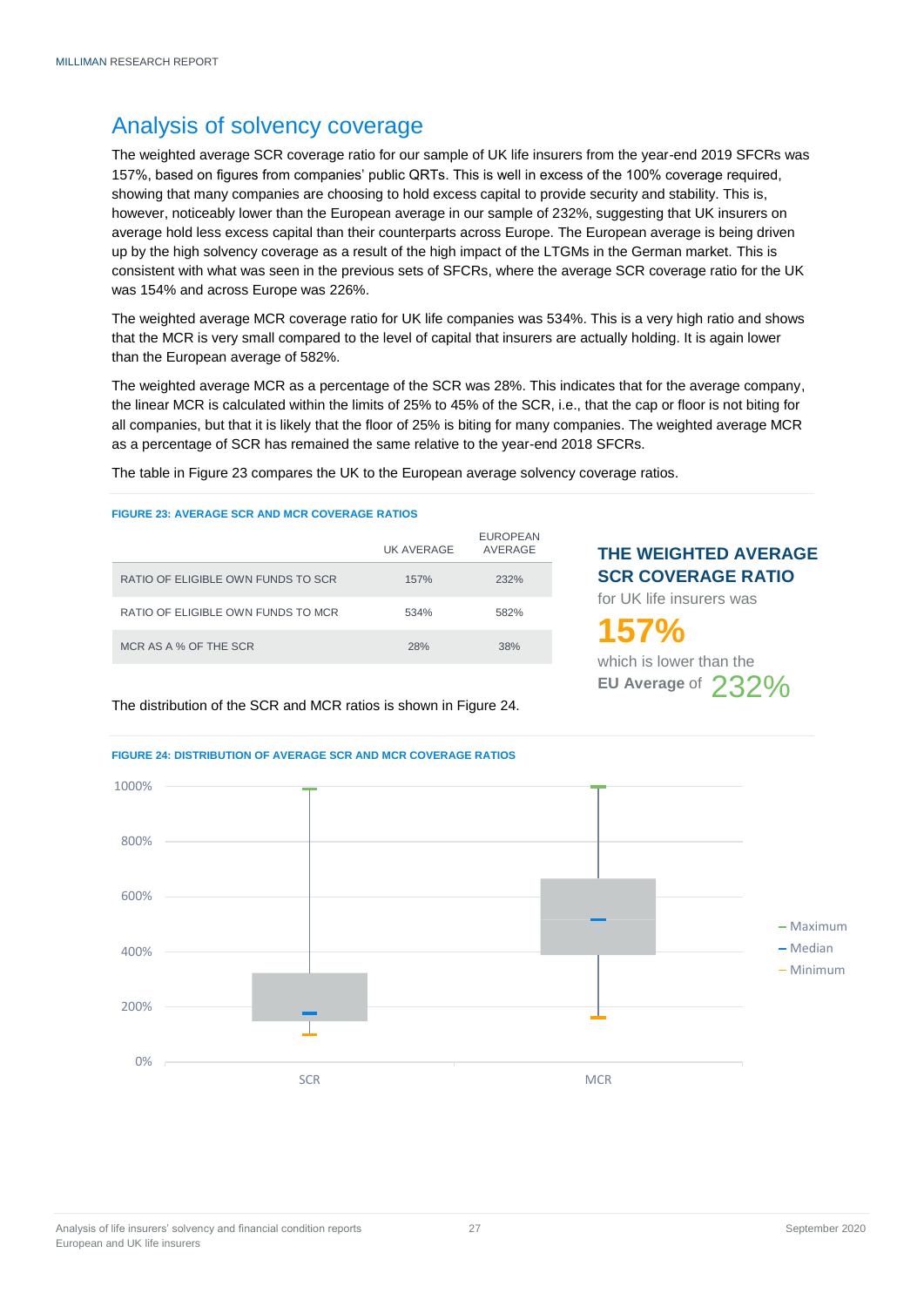The SCR coverage ratios for UK life insurers are displayed in the box-and-whisker diagram in Figure 24. The solvency coverage has a broad spread ranging from 100% to 3,898% for the companies in the sample. It should be noted that the four companies with SCR coverage ratios of 1,000% or greater have been removed from the diagram to make it more readable. Half of the companies have an SCR coverage ratio that falls between 149% and 324%. This is a reasonably narrow range considering the overall spread of coverage ratios. It is also notable that the upper quartile makes up almost the entirety of the range. This range is also wider than for the year-end 2018 results, where half of all companies had an SCR coverage ratio between 146% and 255%.

The MCR coverage ratio has a range that is larger in size (162% to 7,351%) than the SCR coverage ratio; however, this has been limited to 1,000% to allow the chart to be readable. It has a higher maximum and minimum. Half of the companies have an MCR coverage ratio that falls between 389% and 666%, which is a larger interquartile range than shown by the SCRs.

The distribution of the SCR coverage ratios has not changed significantly since the year-end 2018 SFCRs; however, the range of MCR coverage ratios shows a significantly larger range (162% to 7,351%) relative to the year-end 2018 results (122% to 2,076%).

A number of UK life insurers use either PIMs or FIMs. Of the 74 insurers in our analysis, there are 10 PIM users and 11 FIM users, with the remaining 53 using the Standard Formula (SF). This reflects an increase in the usage of FIM relative to year-end 2018 where there were seven firms using a FIM. All of the new firms using a FIM at year-end 2019 had a PIM in place at year-end 2018.<sup>17</sup> There were also an additional two PIMs authorised by year-end 2019.<sup>18</sup>

The table in Figure 25 shows the average SCR coverage ratio for companies aggregated by their SCR methodologies (SF, PIM and FIM) as at year-end 2019.

#### **FIGURE 25: AVERAGE SCR FOR STANDARD FORMULA, PARTIAL INTERNAL MODEL AND FULL INTERNAL MODEL FIRMS**

|                  | <b>SCR COVERAGE RATIO</b> | Of our sample of UK Life Firms:   |
|------------------|---------------------------|-----------------------------------|
| <b>SF FIRMS</b>  | 157%                      | 53 use the STANDARD FORMULA       |
| <b>PIM FIRMS</b> | 165%                      | $10$ use a PARTIAL INTERNAL MODEL |
| <b>FIM FIRMS</b> | 145%                      |                                   |
|                  |                           | 11 use a FULL INTERNAL MODEL      |

The weighted average SCR coverage ratio for companies using a PIM is the highest at 165%, followed by those using the SF at 157%. The lowest weighted average solvency coverage ratio is for companies using a FIM at 145%. This is similar to the results seen at year-end 2018 where companies using a PIM had the highest solvency coverage ratio at 155%, followed by firms using the SF at 154%, and firms using a FIM again have the lowest solvency coverage ratio with 149%.

The distribution of the SCR coverage ratios for each of the three different methodologies shows greater differences between them. The chart in Figure 26 shows the distributions as at year-end 2019.

<sup>&</sup>lt;sup>17</sup> The firms in our sample with a PIM at year-end 2018 that had a FIM authorised by year-end 2019 were Just, Prudential Assurance Company, Prudential Pensions and Standard Life Assurance.

<sup>&</sup>lt;sup>18</sup> The firms in our sample with a PIM authorised during 2019 were Canada Life and Royal London Mutual Insurance Society.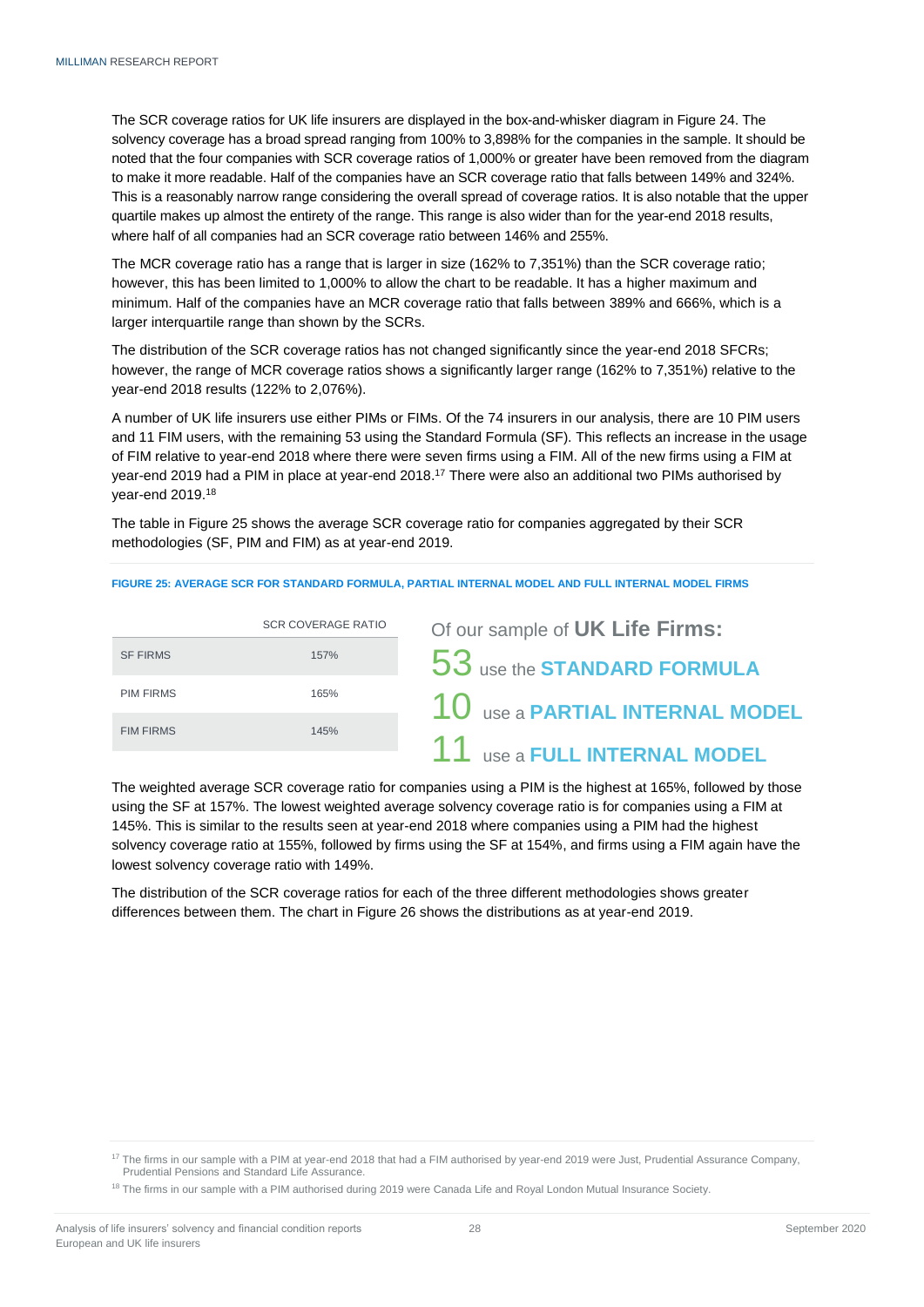

#### **FIGURE 26: DISTRIBUTION OF SCR FOR INTERNAL MODEL FIRMS VERSUS STANDARD FORMULA<sup>19</sup>**

The SCRs for internal model firms, PIM firms in particular, have a smaller range than the Standard Formula firms. Many of the companies using a PIM or FIM in our sample tend to be part of a group and the result suggests that companies within a group manage their capital more actively and do not hold significant surplus capital at the subsidiary level. Other FIM firms in our sample tend to be more specialized in the products they offer and business they sell, e.g., mono-line annuity companies. These are not necessarily a group and so may not manage capital as actively, but the specialist nature of the companies may make it more appropriate for them to use a FIM compared to the Standard Formula that is supposed to represent a 'typical' insurer.

The distribution of the SCR coverage ratios is reasonably similar to that seen in the year-end 2018 SFCRs.

<sup>&</sup>lt;sup>19</sup> The scale has been amended to only reach 1,000% coverage ratio because when the highest values, which are in excess of a 1,000% coverage ratio, are included, they make the rest of the chart more difficult to read. This limit on the scale only excludes four Standard Formula firms (Churchill Insurance, Liverpool Victoria Life Company, Old Mutual Wealth Life Assurance and Trafalgar Insurance).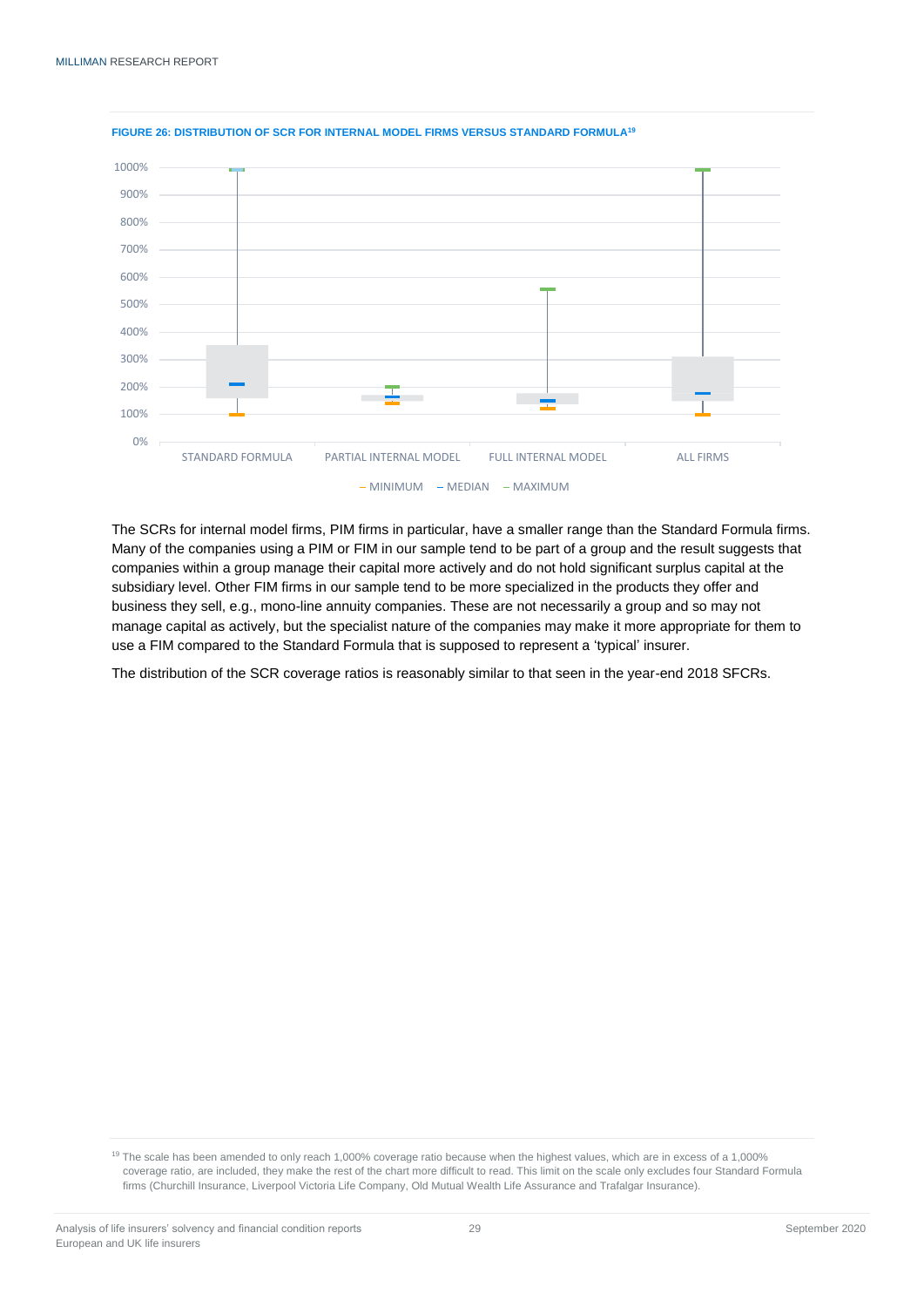# <span id="page-29-0"></span>Analysis of SCR

We analysed the various SCR components for companies using the SF, a PIM or a FIM, along with the sample of companies as a whole, in order to calculate the average contribution to the SCR for each sub-module as at yearend 2019. For firms using a PIM or FIM, we have mapped the capital requirements to the Standard Formula risks where possible.



**FIGURE 27: AVERAGE SCR BREAKDOWN OF SCR BY SF, PIM AND FIM<sup>20</sup>**

# MARKET RISK is the largest risk to UK life insurers, **contributing 49%** of the undiversified SCR

Figure 27 shows that life insurers in the UK are primarily exposed to market risk, contributing 50% of the undiversified SCR for SF firms, 52% for PIM firms and 44% for FIM firms. Market risk contributes 49% to the undiversified SCR on average across all companies included in our sample.

Underwriting risk for UK life insurers contributes 41%, 32% and 24% of the undiversified SCR for SF, PIM and FIM firms, respectively, with the vast majority coming from life underwriting risk. The remainder of the underwriting risk comes from health underwriting risk from health insurance provided by UK life insurers and non-life underwriting risk from the composite reinsurers which have a majority of life insurance business. Underwriting risk contributes 31% to the undiversified SCR on average across all firms in our sample.

Counterparty default risk is the only other risk that contributes to the basic solvency capital requirement (BSCR). It makes up only 2%, 2% and 9% of the undiversified SCR for SF, PIM and FIM firms, respectively, implying that it is not as significant as either market risk or underwriting risk.

Operational risk only contributes 3% to the undiversified SCR for SF firms, but adds 7% and 12%, respectively, to PIM and FIM firms. This result is not unexpected, as operational risk is often included within internal models when companies decide that the factor-based approach prescribed by the SF does not appropriately reflect their risk exposures.

<sup>&</sup>lt;sup>20</sup> The amounts within this figure are as a percentage of the total of the capital requirement for each risk module including operational risk (the undiversified SCR). Each element has been calculated as the sum across the companies for a specific SCR calculation method.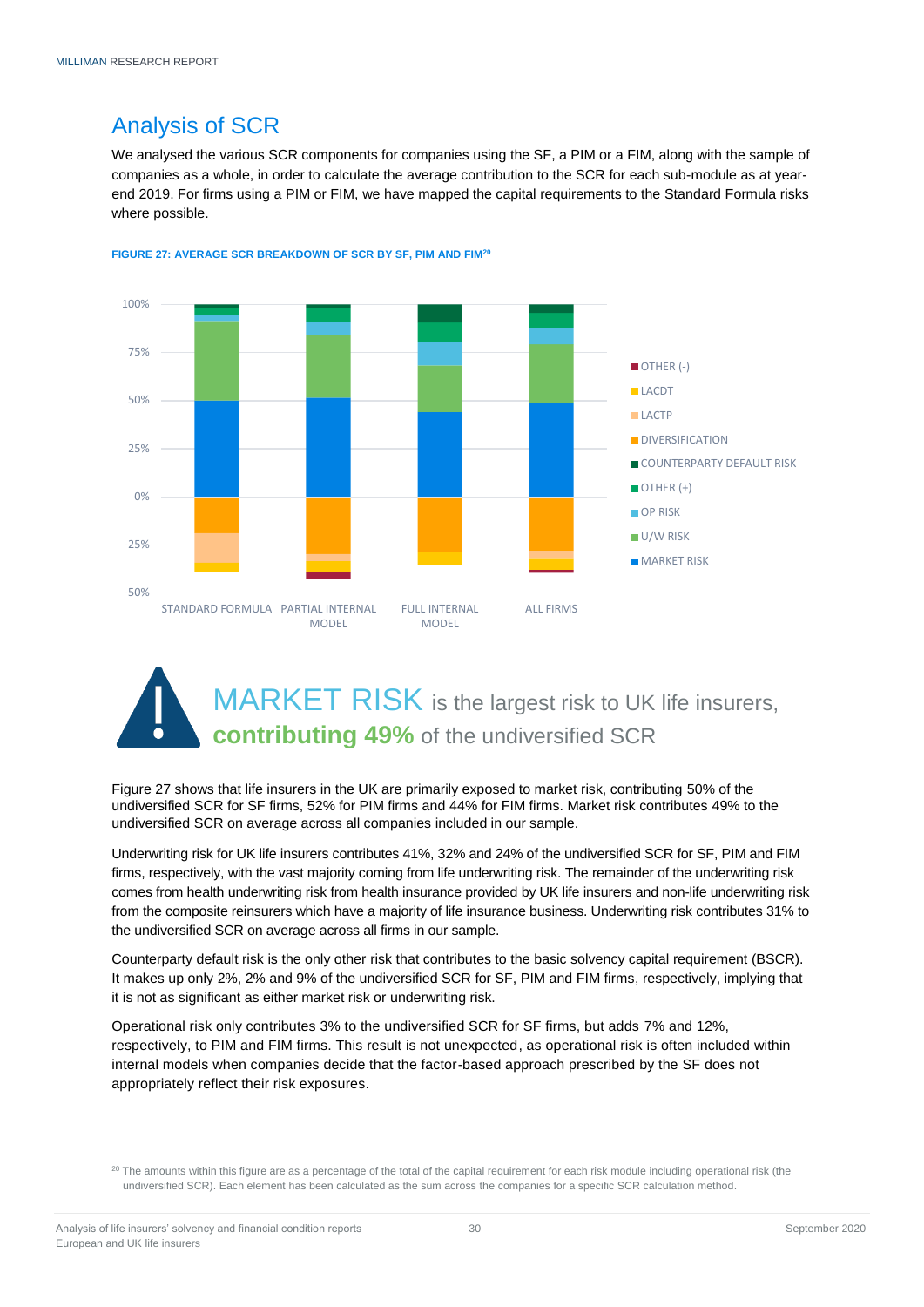The diversification benefit for the UK life insurance market is large, giving a reduction of 19% of the undiversified SCR for SF firms, 30% for PIM firms and 29% for FIM firms. This is the diversification between the risk modules<sup>21</sup> and not between the various sub-modules within the risk modules. The higher diversification benefits for PIM and FIM firms suggest a departure from the SF method of aggregation, thus increasing the ability of the different risks to offset one another.

In addition to diversification benefits, adjustments are made for LACTP and LACDT. The published results show that UK insurers are utilising the LACTP adjustment, resulting in an average reduction of 4% of the undiversified SCR across all firms. There are only 23 insurers using the adjustment, with two insurers (Royal London Mutual Insurance Society and Wesleyan Assurance Society) accounting for around 62% of the entire LACTP of UK life insurers between them. Only three insurers using the LACTP adjustment do not use the SF and instead use a PIM. The LACTP gives a reduction of 15% to SF firms and 4% to the undiversified SCR for PIM firms. There is a small change relative to the year-end 2018 SFCRs where LACTP generated an 18% reduction to SF firms SCR and only a 1% reduction for PIM firms. This change is driven by an overall reduction in the level of LACTP over the year alongside the approval of Royal London Mutual Insurance Society's PIM over the course of 2019.

There are 49 companies using the LACDT adjustment, which allows a reduction of the undiversified SCR for the SF, PIM and FIM firms of 5%, 6% and 7%, respectively.

Other adjustments have been split into net increases and net decreases to the SCR. Net increases, 'Other  $(+)^{22}$ contributes 8% of the undiversified SCR across all companies, while net decreases, 'Other (-)' gives a reduction of 2% of the undiversified SCR across all companies.

<sup>&</sup>lt;sup>21</sup> Excluding the operational risk module for SF firms which is not diversified with the other risk modules. The operational risk for PIM and FIM firms may be diversified with the other risk modules.

 $22$  'Other (+)' includes risks from internal model firms that did not map clearly onto the risk modules of the standard formula.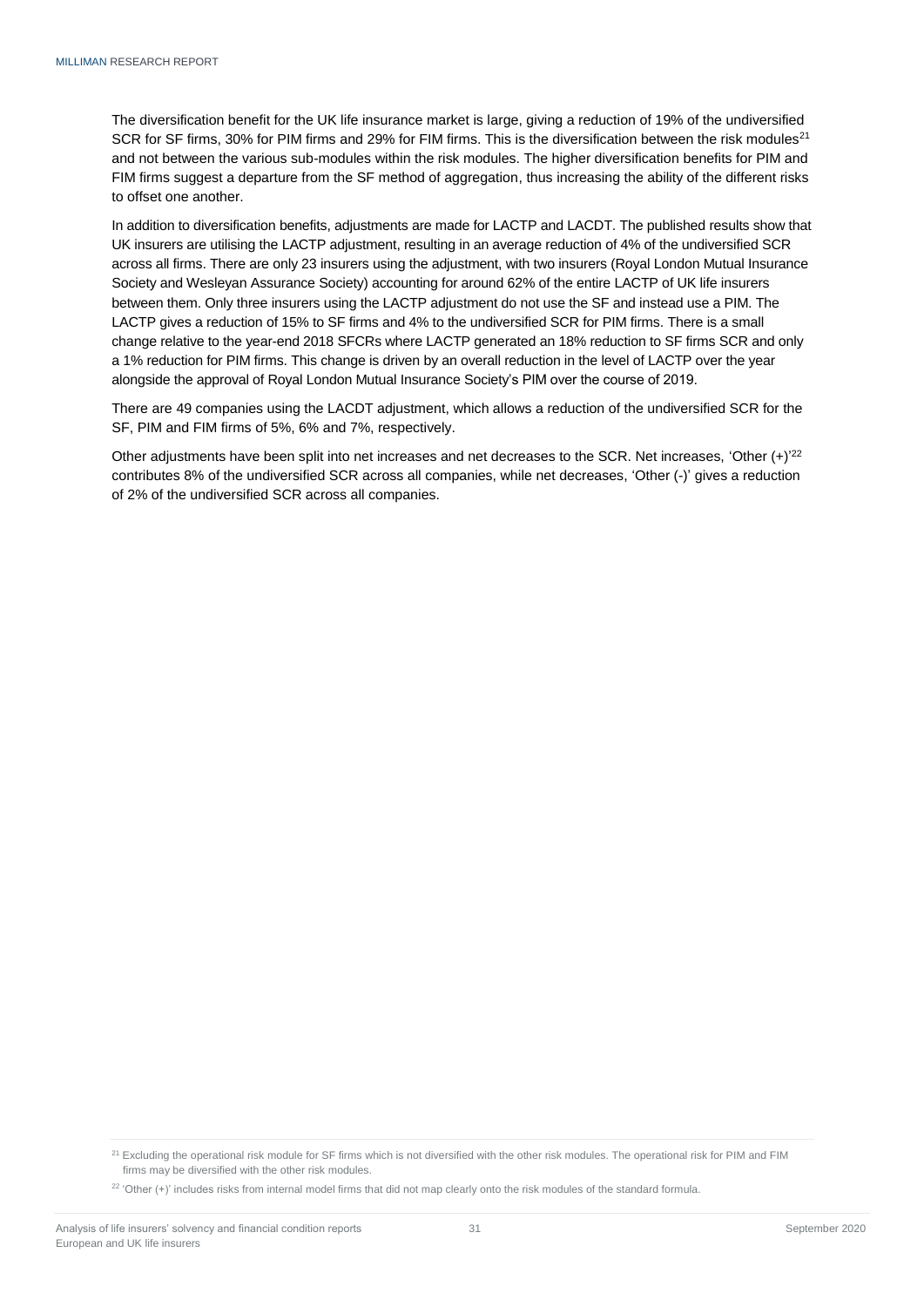### Long-term guarantee measures

A significant number of UK life insurers use the LTGMs included in the analysis for this report.

Of the companies in our sample, 14 are using the VA, 17 are using the MA and 22 are using the TMTP as at year-end 2019, with some companies using combinations of the LTGMs as shown in the Venn diagram in Figure 28. Of the UK life companies in our sample, 39 did not use any of the LTGMs. There have been minimal changes in LTGM usage over the year.



The chart in Figure 29 shows the breakdown of the SCR coverage ratio by each LTGM and the result if no LTGMs were applied as at year-end 2019. The breakdown is shown for SF, PIM and FIM firms, alongside the total across all companies.



**FIGURE 29: BREAKDOWN OF SCR COVERAGE RATIO BY LONG-TERM GUARANTEE MEASURE**

The general picture seen in Figure 29 is that companies using PIMs and FIMs have similarly high levels of reliance on LTGMs and this drives the results for all firms, as, in general, the companies using PIMs and FIMs tend to be the largest companies. Companies using the SF in general have the least reliance on LTGMs.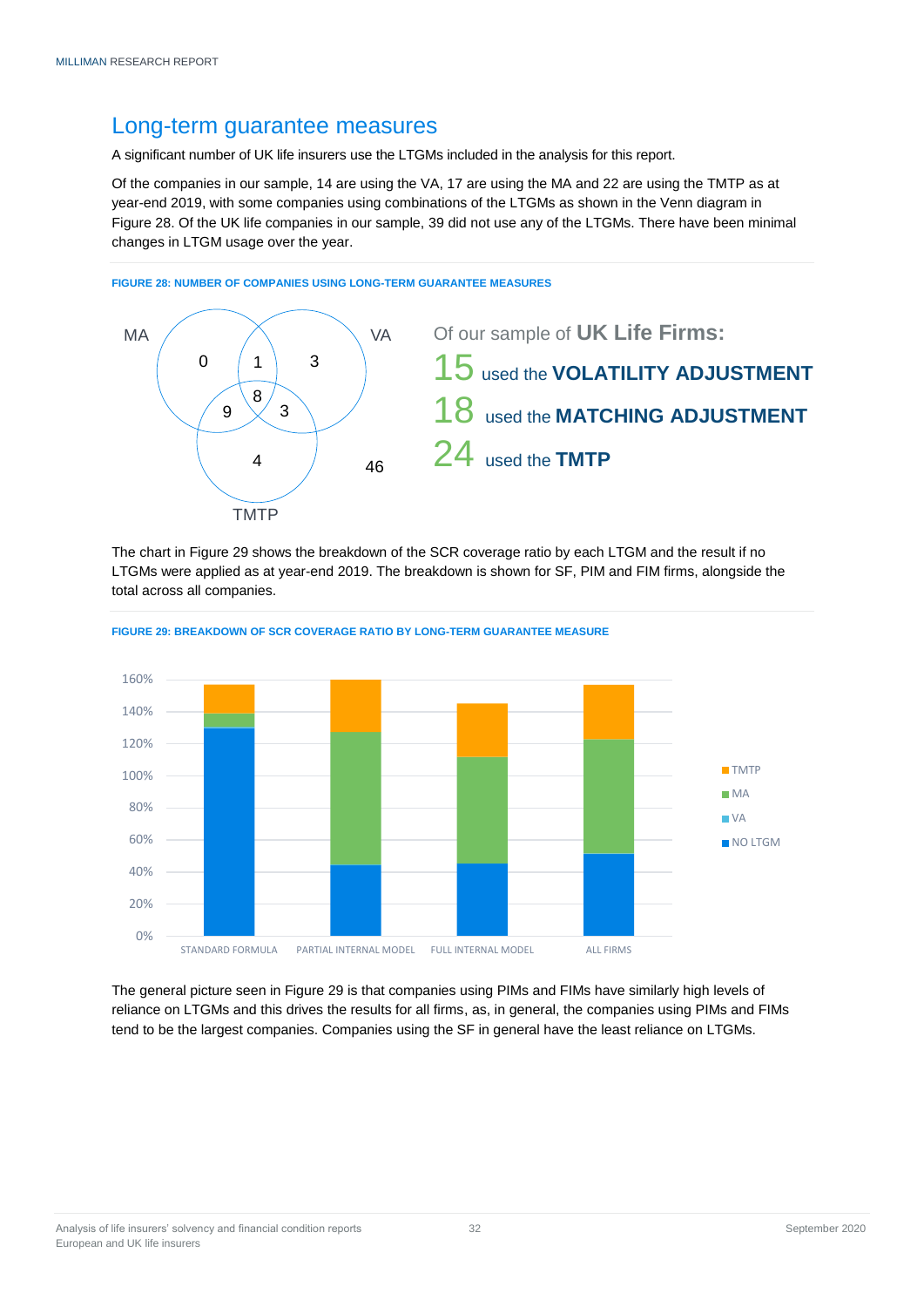The MA makes up the largest proportion of the SCR coverage ratios for FIM and PIM firms, on average accounting for 71 percentage points in total SCR coverage ratio for companies in the UK. This is highest for the PIM firms at 82 percentage points. A number of the companies using a FIM and PIM are the mono-line annuity providers, which is why the benefit of the MA is so material.

The TMTP is the next-largest LTGM, adding on average 34% to the solvency coverage ratio across all companies. The TMTP has proven to be popular in the UK, especially amongst annuity providers, primarily because of the relatively high RM for annuity business compared to other business. On average, the level of benefit provided by the TMTP has remained relative stable over the year, which suggests that although the TMTP runs off over time, the required biennial recalculation of the TMTP has increased the benefit of this LTGM to some firms.

The VA has the lowest impact across all categories, with only very small impacts on SF or PIM firms. On average, it contributes around 0.4% to the SCR coverage ratio across all companies. This is similar to the VA impact shown in the year-end 2018 SFCR results.

The solvency coverage ratio without the LTGM has increased from 47% at year-end 2018 to 51% at year-end 2019. In particular, Standard Formula firms have an average solvency coverage ratio of 130% at year-end 2019 excluding any LTGM, increasing from 11% at year-end 2018.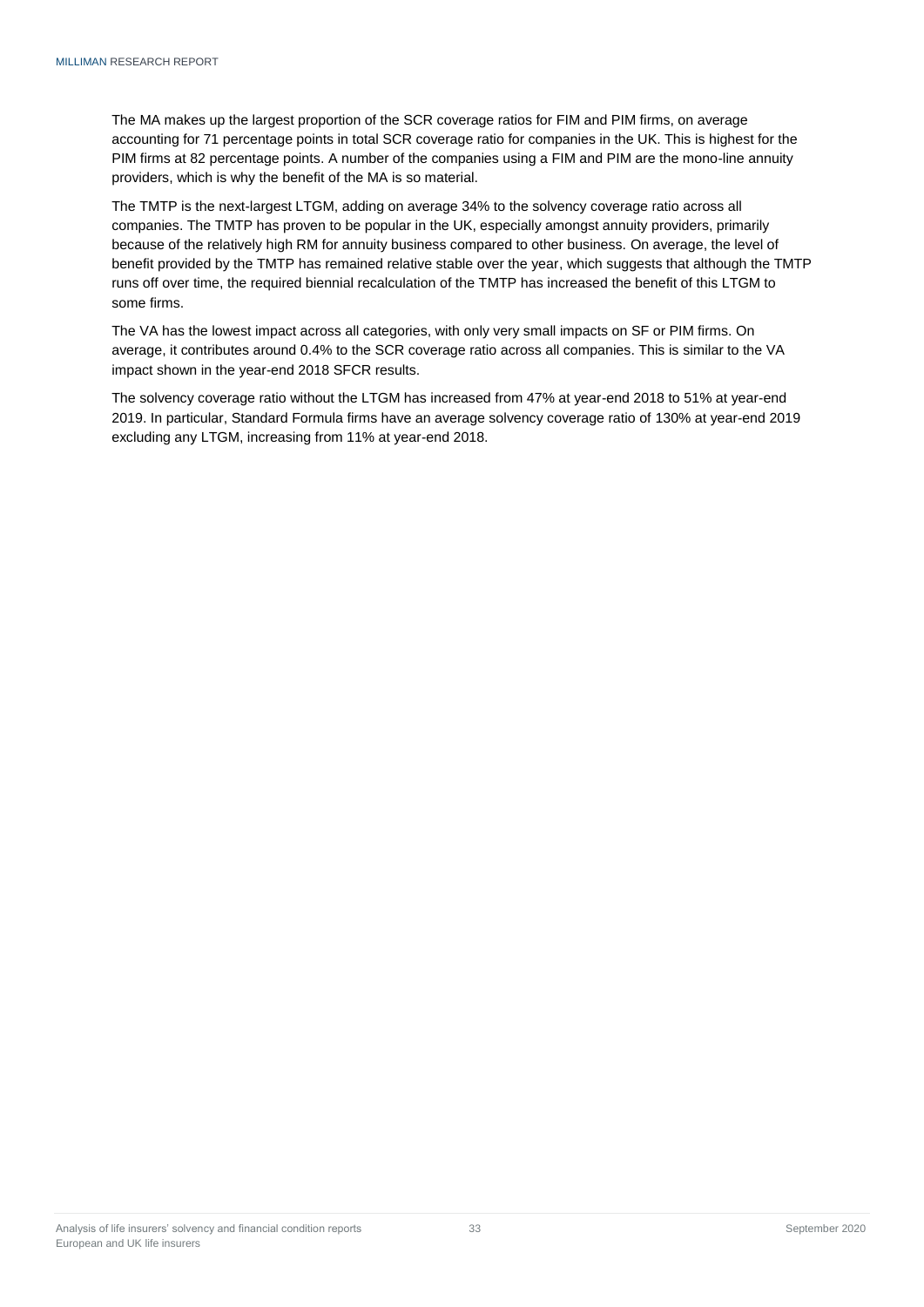## <span id="page-33-0"></span>**Conclusion**

UK life insurers disclosed healthy results in the year-end 2019 SFCRs, with an average SCR coverage ratio of 156%. No insurers in this report had a coverage ratio of less than 100%, but some had extremely high ratios, depending on a wide range of factors. The matching adjustment (MA) and the transitional measures on technical provisions (TMTP) continue to be popular in the UK, leading to significant increases in the SCR coverage ratio for some companies. Usage of the volatility adjustment (VA) remains very low in the UK, comparative to other European countries.

UK life insurers have an Average **SCR Coverage Ratio of 157%**

The analysis of the SFCRs shows that there has been little change to UK life insurers balance sheets relative to year end 2018.

'IL and UL Insurance' business continues to be the dominant product grouping for UK life insurers, when measured by volume of TPs, reinsurance ceded and gross written premiums.

The volume of gross written premiums sold by UK life insurers on a cross-border basis into other countries has decreased significantly over the year, most likely in preparation for the UK exiting the EU.

The most significant risks to UK life insurers continue to be market risk and underwriting risk, which is consistent with what is being seen across Europe. LACTP and LACDT both benefit a number of UK companies when calculating their SCR.

Own funds are primarily invested in tier 1 unrestricted own funds (over 90%), which is the highest form of capital in terms of quality and loss absorbency as defined under Solvency II. Lower levels of capital are primarily only held by the largest companies.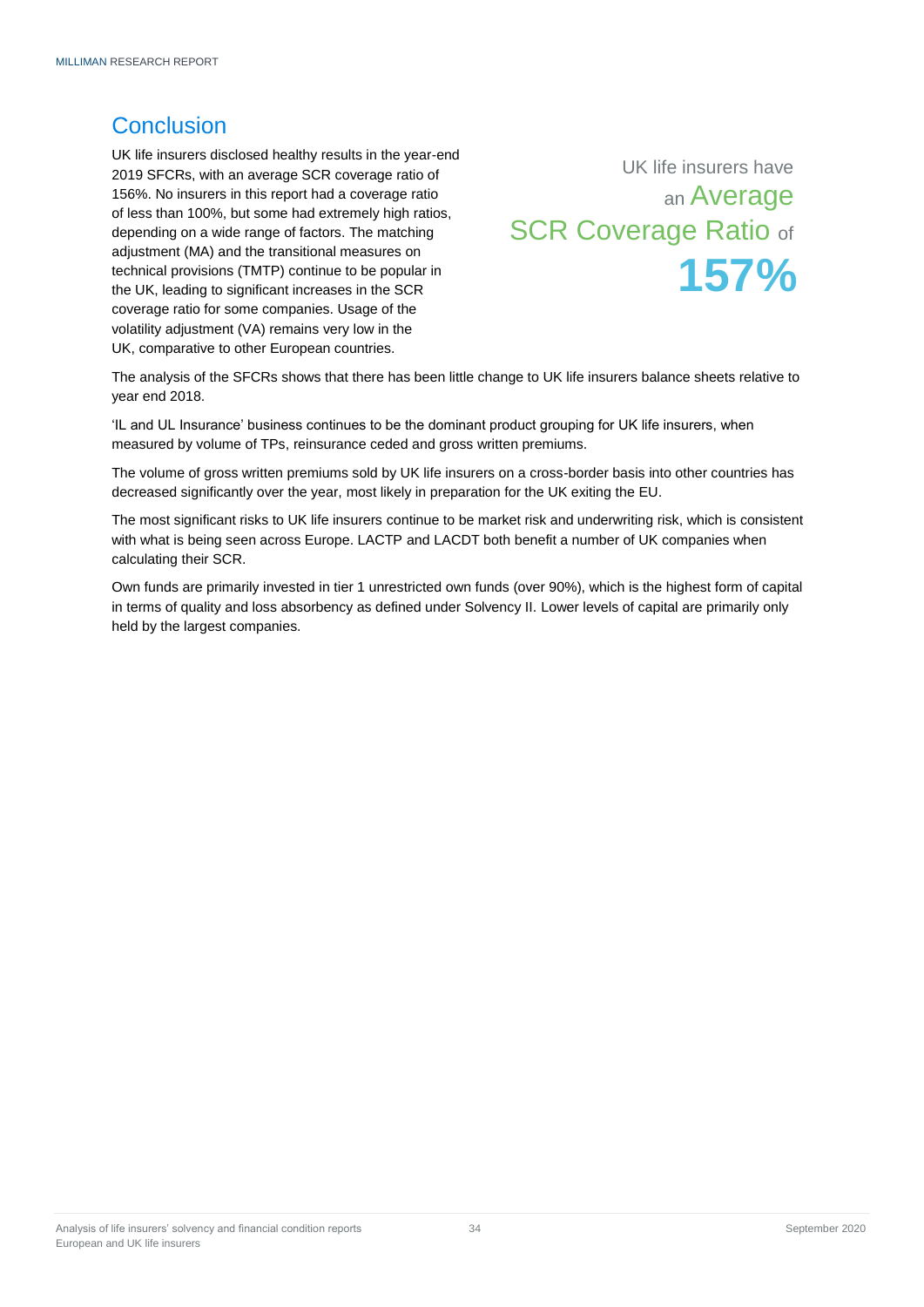## <span id="page-34-0"></span>Appendix 1: UK life companies included in the analysis

- 1. Aberdeen Asset Management Life & Pensions
- 2. AEGON Scottish Equitable
- 3. AIG Life
- 4. Assurant Life
- 5. Aviva International Insurance
- 6. Aviva Investors Pensions
- 7. Aviva Life & Pensions UK
- 8. BlackRock Life
- 9. Canada Life
- 10. Churchill Insurance Company
- 11. Countrywide Assured
- 12. Covéa Life
- 13. Dentists' and General Mutual Benefit Society
- 14. Dentists' Provident Society
- 15. Ecclesiastical Life
- 16. Equitable Life Assurance Society
- 17. Exeter Friendly Society
- 18. Family Assurance Friendly Society
- 19. FIL Life Insurance
- 20. Forester Life
- 21. Hodge Life Assurance Company
- 22. Holloway Friendly
- 23. HSBC Life (UK)
- 24. Inceptum Insurance Company
- 25. Independent Order of Odd Fellows Manchester Unity Friendly Society
- 26. IntegraLife UK
- 27. Invesco Perpetual Life
- 28. JPMorgan Life
- 29. Just Retirement
- 30. Kingston Unity Friendly Society
- 31. Legal & General Assurance (Pensions Management)
- 32. Legal & General Assurance Society
- 33. Liverpool Victoria Friendly Society
- 34. Liverpool Victoria Life Company
- 35. London General Life Company
- 36. Managed Pension Funds
- 37. Mobius Life
- 38. National Deposit Friendly Society
- 39. Old Mutual Wealth Life & Pensions
- 40. Old Mutual Wealth Life Assurance
- 41. Omnilife Insurance Company
- 42. Pacific Life Re
- 43. Partnership Life Assurance Company
- 44. Pension Insurance Corporation
- 45. Phoenix Life
- 46. Phoenix Life Assurance
- 47. Police Mutual Assurance Society
- 48. Prudential Pensions
- 49. ReAssure
- 50. Rothesay Life
- 51. Schroder Pensions Management
- 52. Scottish Friendly Assurance Society
- 53. Scottish Widows
- 54. Sheffield Mutual Friendly Society
- 55. St James's Place UK
- 56. Standard Life Assurance
- 57. Standard Life Pension Funds
- 58. Suffolk Life Annuities
- 59. Sun Life Assurance Company of Canada (UK)
- 60. The Ancient Order of Foresters Friendly Society
- 61. The National Farmers Union Mutual Insurance Society
- 62. The Prudential Assurance Company
- 63. The Rechabite Friendly Society
- 64. The Royal London Mutual Insurance Society
- 65. The Shepherds Friendly Society
- 66. Threadneedle Pensions
- 67. Trafalgar Insurance
- 68. Transport Friendly Society
- 69. UBS Asset Management Life
- 70. Unum
- 71. Utmost Life & Pensions
- 72. Vitality Life
- 73. Wesleyan Assurance
- 74. Zurich Assurance